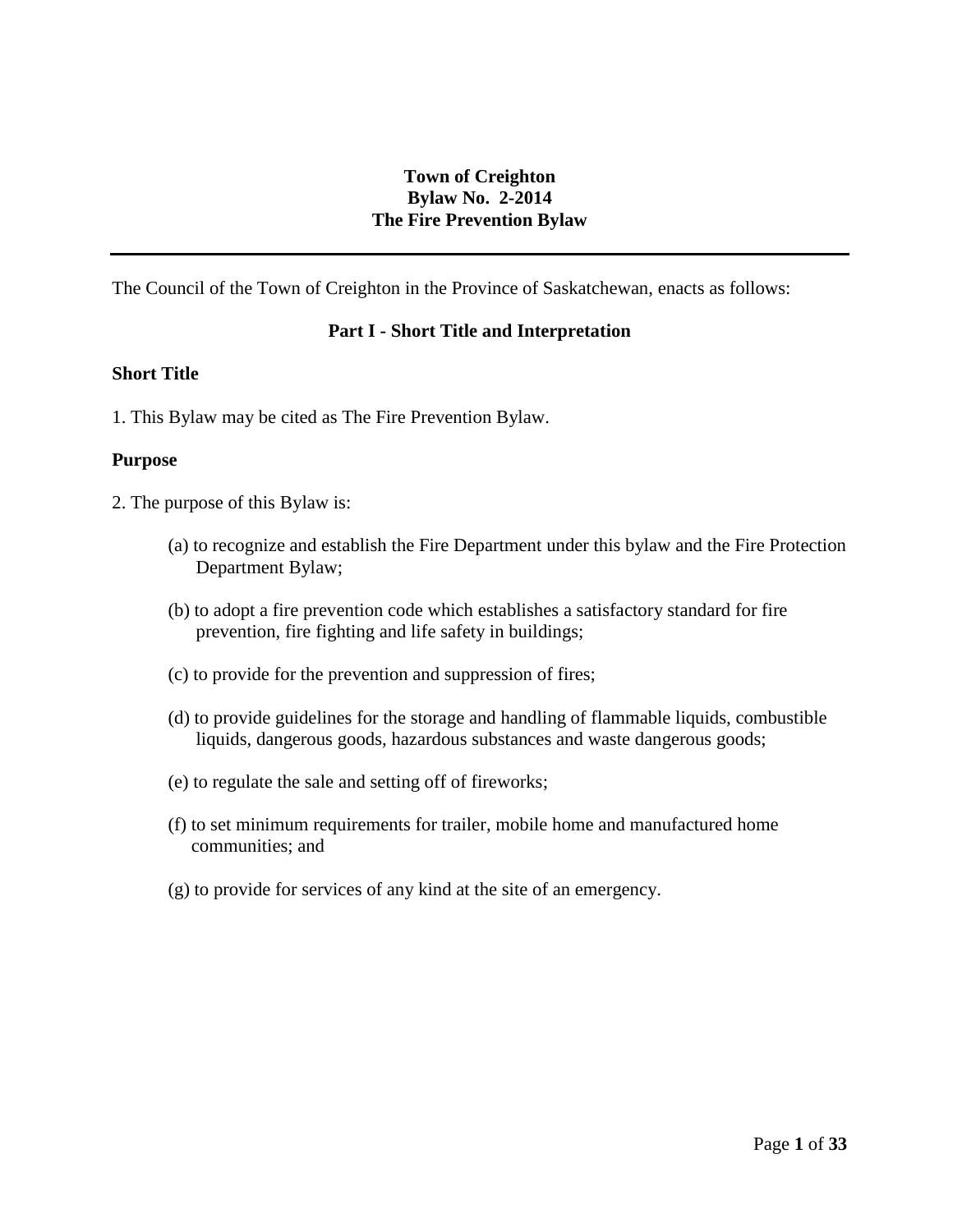#### **Definitions**

3. In this Bylaw,

- (a) "Town" means The Town of Creighton;
- (b) "closure" means a closure within the meaning of *The National Fire Code*;
- (c) "combustible liquid" means a combustible liquid within the meaning of *The National Fire Code*;
- (c.1) "community association" means a Non-profit Corporation providing recreational programs and services for designated Town neighbourhoods;
- (d) "cord" means a measure of cut wood usually 3.6 cubic metres or 128 cubic feet;
- (e) "dangerous goods" means dangerous goods within the meaning of *The National Fire Code*;
- (f) "Department" means the Fire Department of The Town of Creighton;
- (f.1) "discharge" includes to ignite, fire, or set off and the words "discharging" and "discharged" have a similar meaning;
- (g) "dwelling unit" means a dwelling unit within the meaning of *The National Fire Code*;
- (h) "fire separation" means a fire separation within the meaning of *The National Fire Code*;
- (i) "fireworks" means fireworks as defined in the *Explosives Regulations*, C.R.C., c.599;
- (i.1) "fireworks display permit" means a permit issued pursuant to Subsection 39(2);
- (i.2) "fireworks sale permit" means a permit issued pursuant to Subsection 38(1);
- (j) "fireworks supervisor" means a person licensed or approved by the Chief Inspector of Explosives, Department of Energy, Mines and Resources to handle and use subdivision 2 of Division 2 fireworks;
- (k) "flammable liquid" means a flammable liquid within the meaning of *The National Fire Code*;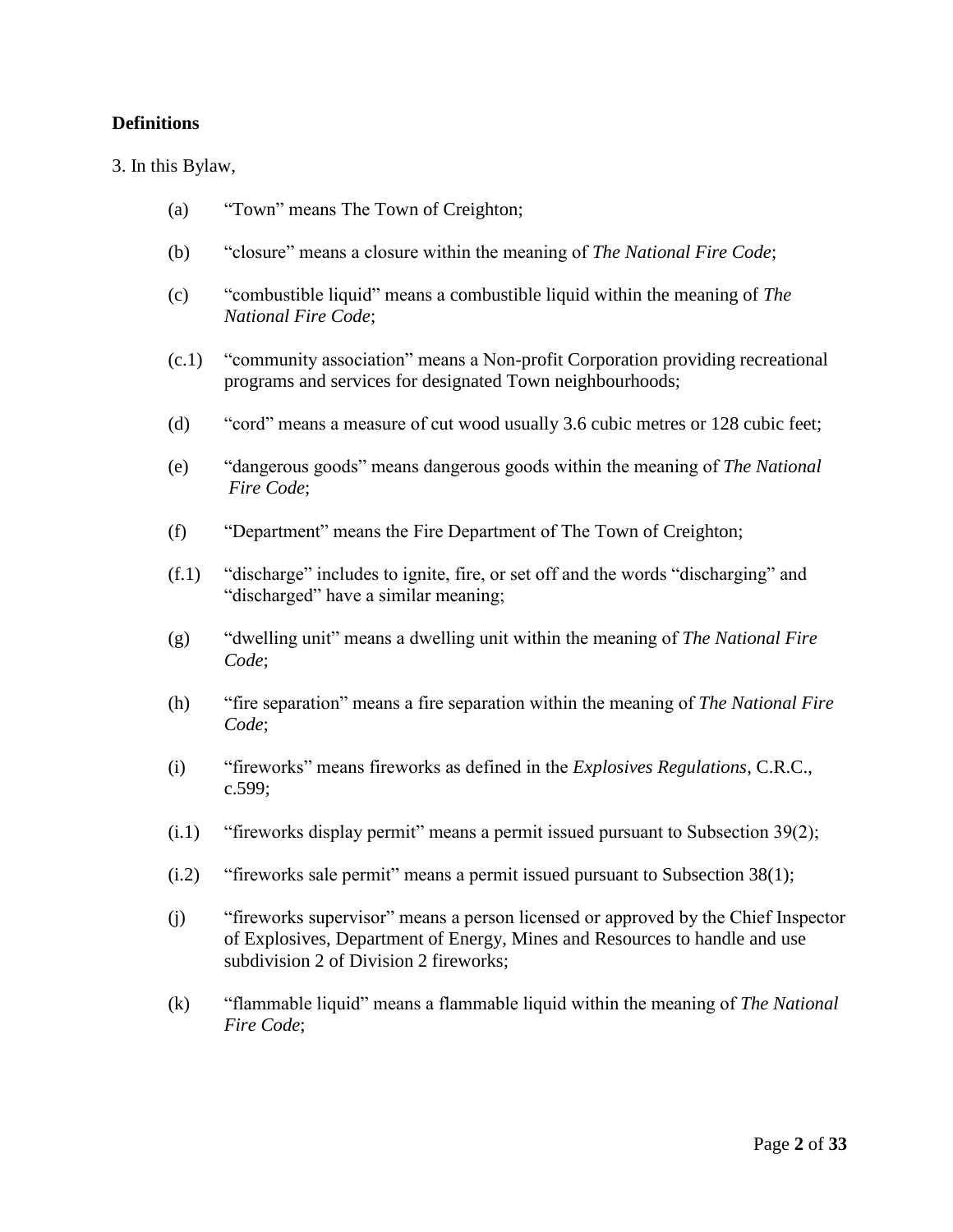- (l) "hazardous substance" means a hazardous substance within the meaning of *The Hazardous Substances and Waste Dangerous Goods Regulations*, c. E-10.2, Reg. 3;
- (m) "high hazard fireworks" means Subdivision 2 of Division 2 fireworks as defined in the *Explosives Regulations*, C.R.C., c.599;
- (n) "low hazard fireworks" means Subdivision 1 of Division 2 fireworks as defined in the *Explosives Regulations*, C.R.C., c. 599, but does not include sparklers, Christmas crackers, caps for toy guns containing not in excess of twenty-five onehundredths of a grain of explosive per cap;
- (o) "municipal inspector" means a municipal inspector within the meaning of *The Fire Prevention Act, 1992* and a designated officer within the meaning of *The Northern Municipalities Act*; 2010;
- (p) "*National Fire Code*" means the Code declared to be in force pursuant to Subsection 3(1) of *The Saskatchewan Fire Code Regulations*;
- (q) "NFPA" means the National Fire Protection Association;
- (r) "private fireworks display" means the discharge of low hazard fireworks for private recreation and entertainment;
- (s) "public fireworks display" means the discharge of high or low hazard fireworks for public recreation and entertainment; and
- (t) "sell" includes distribute, offer for sale, cause or permit to be sold and to possess for the purpose of sale, and the words "selling" and "sold" have a similar meaning.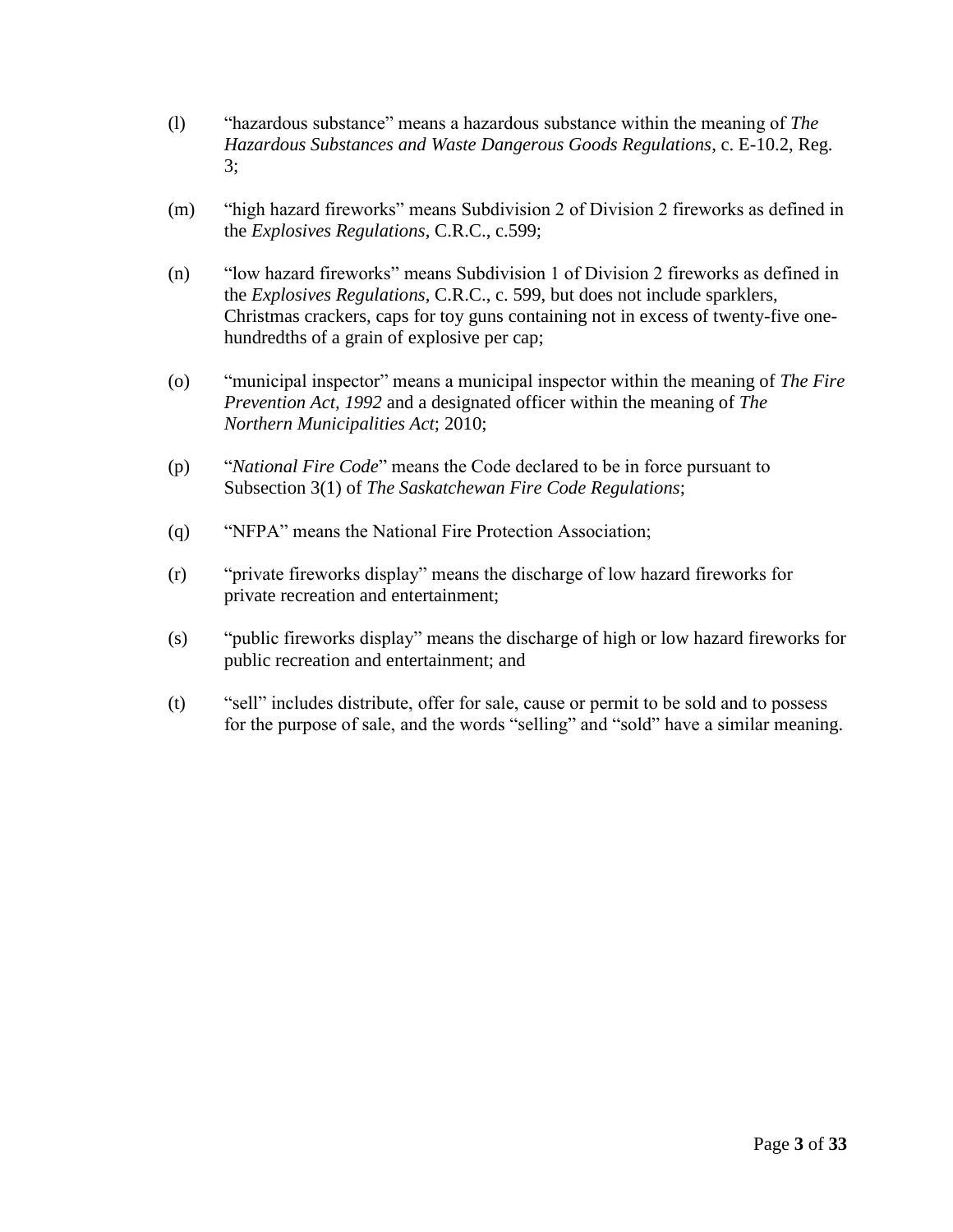# **Part II - Fire Department**

#### **Establishment of Department**

- 4. (1) The Fire Department is established under the Fire Protection Department Bylaw.
	- (2) The Department is responsible to carry out fire protection and other activities as outlined in the Fire Protection Department Bylaw, the Fire Prevention Bylaw and other activities as Council directs including but not limited to:
		- (a) fire protection, including:
			- (i) fire suppression,
			- (ii) fire prevention and inspections,
			- (iii) educational programs;
		- (b) rescue service, including:
			- (i) water rescue,
			- (ii) vehicle extrication,
			- (iii) structural collapse,
			- (iv) dangerous goods emergency service.
			- (v) ATV/Snowmobile rescue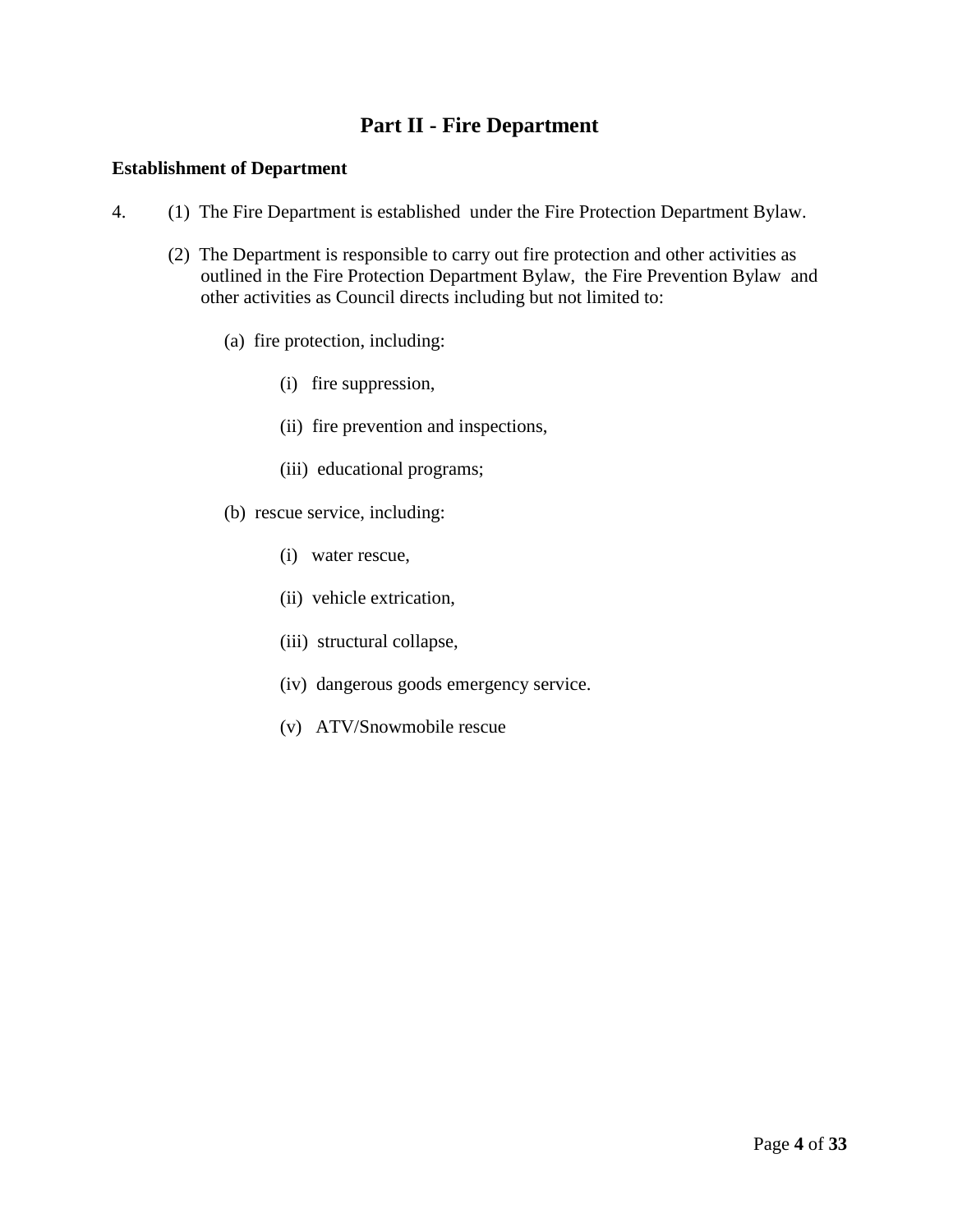#### **Duties of Fire Chief**

- 5. (1) The Fire Chief is the general manager of the Department.
	- (2) The Fire Chief shall administer and enforce this Bylaw and the Fire Protection Department Bylaw within the Town and shall perform any other duties and may exercise any other powers that may be delegated by Town Council.
		- (a) The Fire Chief is authorized to further delegate any matter delegated to him under this Bylaw.
	- (3) The Fire Chief is responsible for the maintenance of discipline within the Department and may make rules and regulations necessary to carry out the daily administration and operations of the Department.

#### **Fees for Service**

- 6. (1) The Department is authorized to charge the applicable fees for the various services, tests and emergency responses listed in Schedule "A".
	- (2) The fees shall be reviewed and set by Town Council on the advice of the Fire Chief, as required. All revenues will be recorded and used towards the purchase of fire equipment, training and any other fire department expenses as approved by Council.

#### **Agreement for Emergency Service**

7. The Town may enter into an agreement with any other municipality, municipal government, First Nations band, person or other properly constituted authority, organization or agency for the furnishing or receiving of fire fighting or fire prevention services or emergency services on any terms that may be agreed upon, including the setting and payment of charges.

#### **Request for Emergency Service**

- 8. (1) The Town may provide and charge for any fire fighting, fire prevention or emergency service outside the Town where no agreement exists, if a request is made by any other municipality, municipal government, First Nations band, person or other properly constituted authority, organization or agency.
	- (2) The charge for any fire fighting, fire prevention or emergency service provided by the Department shall be determined according to the fees and rates listed in Schedule "A"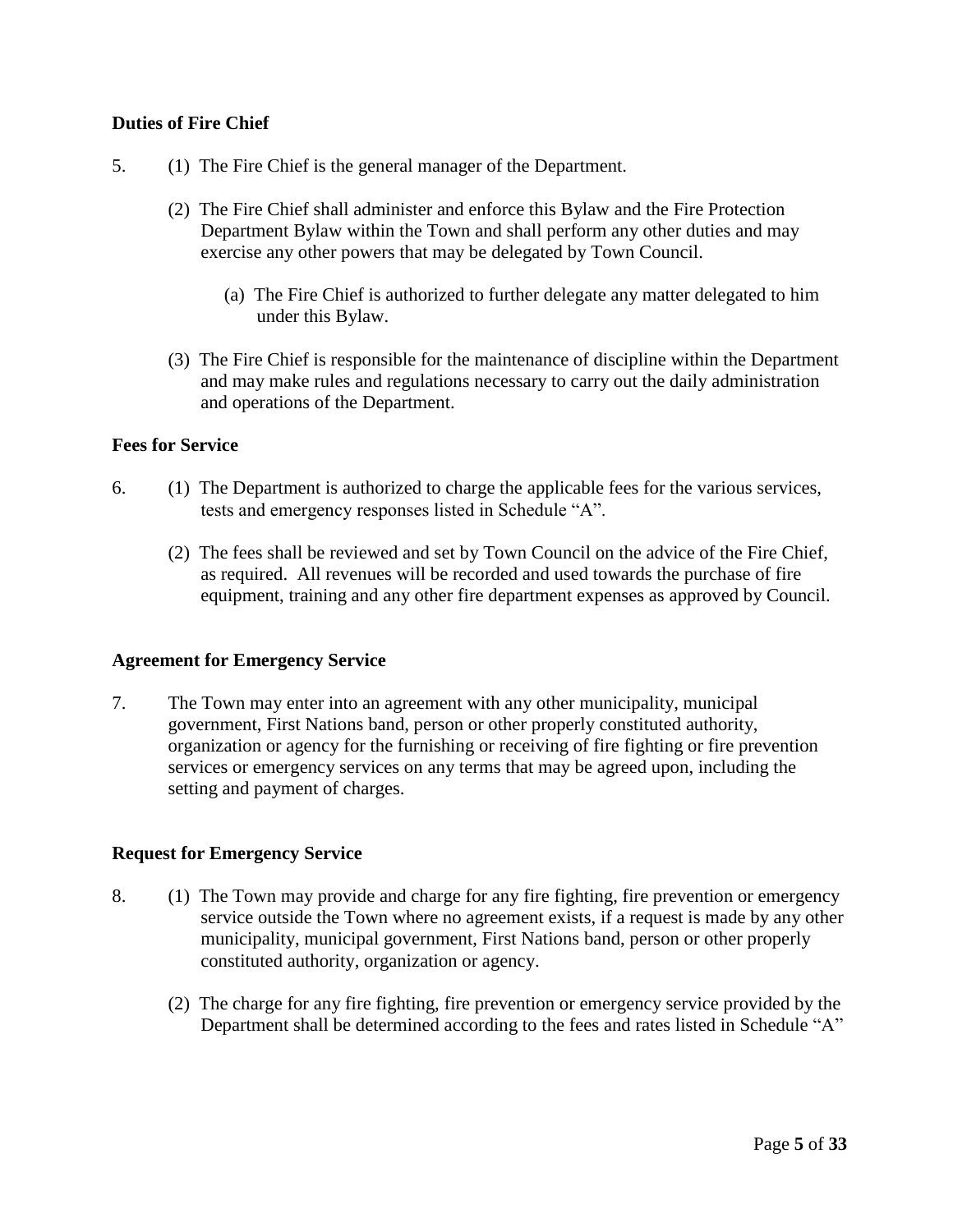# **Part III - National Fire Code**

#### **Adoption of National Fire Code**

- 9. (1) Except as modified by this Bylaw, it is declared that *The National Fire Code* is in force in The Town of Creighton.
	- (2) The following NFPA standards are in force in The Town of Creighton:
		- (a) NFPA 24 Installation of Private Service Mains and Appurtenances
		- (b) NFPA 25 Water Based Fire Protection Systems
		- (c) NFPA 501A Fire Safety Criteria for Manufactured Home Installations, Sites and Communities.

# **Part IV – Inspections, Compliance with Orders and Enforcement Procedures**

#### **Inspections**

- 10. (1) Inspection of property by the Town to determine if this Bylaw is being complied with is hereby authorized.
	- (2) Inspections under this Bylaw shall be carried out in accordance with Section 382 of *The Northern Municipalities Act, 2010.*
	- (3) No person shall obstruct a municipal inspector who is authorized to conduct an inspection under this Section, or a person who is assisting a municipal inspector.
	- (4) Before entering on any land or into any building, structure or premises, the Fire Chief or a municipal inspector shall notify the owner or occupant, if the owner or occupant is present at the time of the entry, of the purpose of the entry.

#### **Order to Remedy Contravention**

- 11. (1) If a municipal inspector finds that a person is contravening this Bylaw, the municipal inspector may, by written order, require the owner or occupant of the property to which the contravention relates to remedy the contravention.
	- (2) Orders given under this Bylaw shall comply with Section 384 of *The Northern Municipalities Act, 2010.*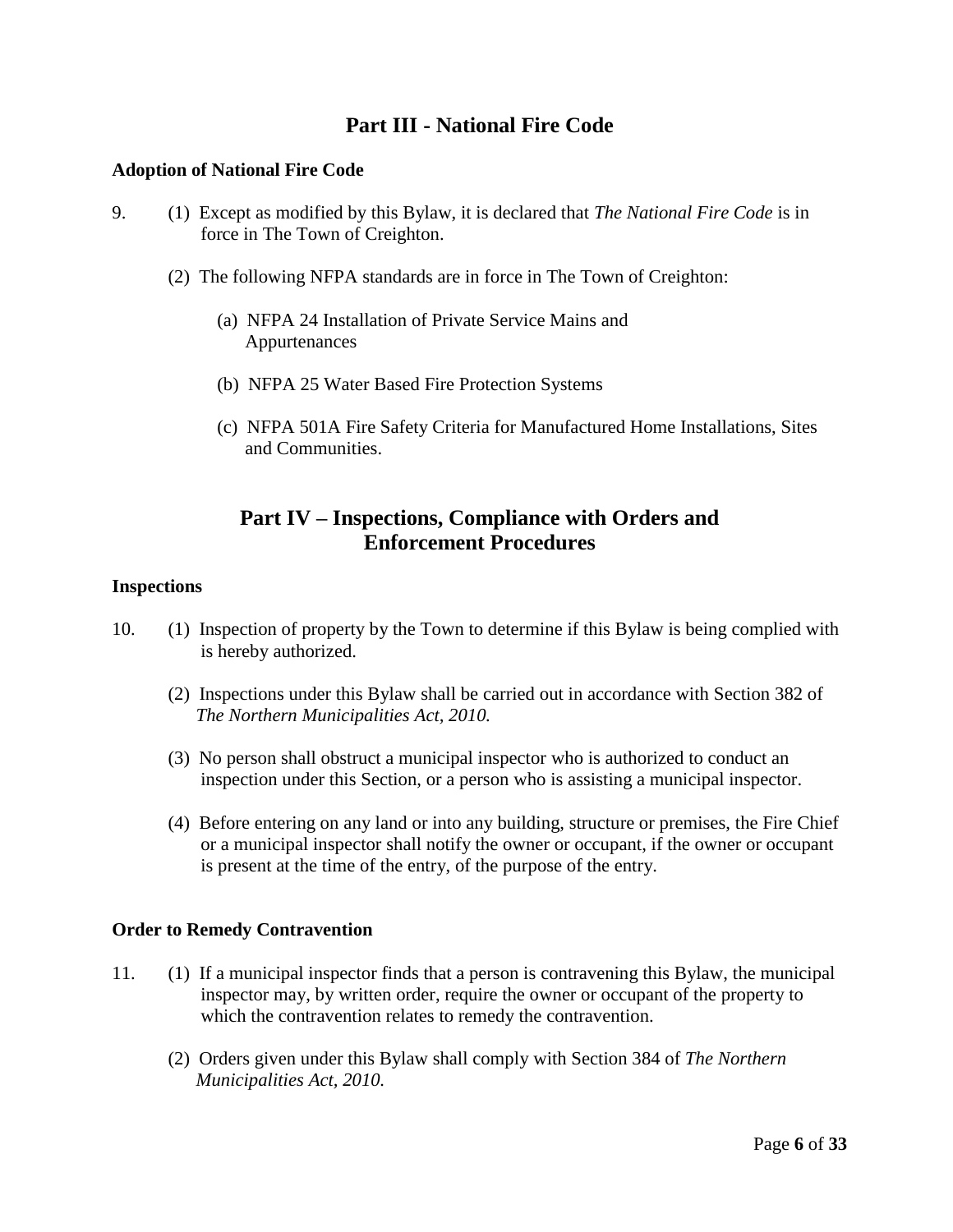(3) Orders given under this Bylaw shall be served in accordance with Section 411 of *The Northern Municipalities Act, 2010.*

#### **Registration of Order**

12. If an order is issued pursuant to Section 11, the Town may, in accordance with Section 384 of *The Northern Municipalities Act, 2010,* register an interest against the title to the land that is the subject of the order.

#### **Appeal of Order to Remedy Contravention**

- 13. (1) A person may appeal an order made pursuant to Section 11 in accordance with Section 385 of *The Northern Municipalities Act, 2010.*
	- (2) Any person who considers himself aggrieved by any Order made by the Fire Chief under the provisions of this Bylaw may appeal such Order in writing to the Fire Commissioner of the Province within fifteen (15) days of being served the Order.

#### **Town Remedying Contraventions**

14. The Town may, in accordance with Section 386 of *The Northern Municipalities Act, 2010* take whatever actions or measures are necessary to remedy a contravention of this Bylaw.

#### **Civil Action to Recover Costs**

15. The Town may, in accordance with Section 388 of *The Northern Municipalities Act*, *2010* collect any unpaid expenses and costs incurred in remedying a contravention of this Bylaw by civil action for debt in a court of competent jurisdiction.

#### **Adding Amounts to Tax Roll**

16. The Town may, in accordance with Section 389 of *The Northern Municipalities Act, 2010* add any unpaid expenses and costs incurred by the Town in remedying a contravention of this Bylaw to the taxes on the property on which the work was done.

#### **Emergencies**

16.1 In the event that it becomes an emergency to remedy a contravention of this Bylaw, the Town may take whatever actions or measures are necessary to eliminate the emergency in accordance with the provisions of Section 387of *The Northern Municipalities Act, 2010.*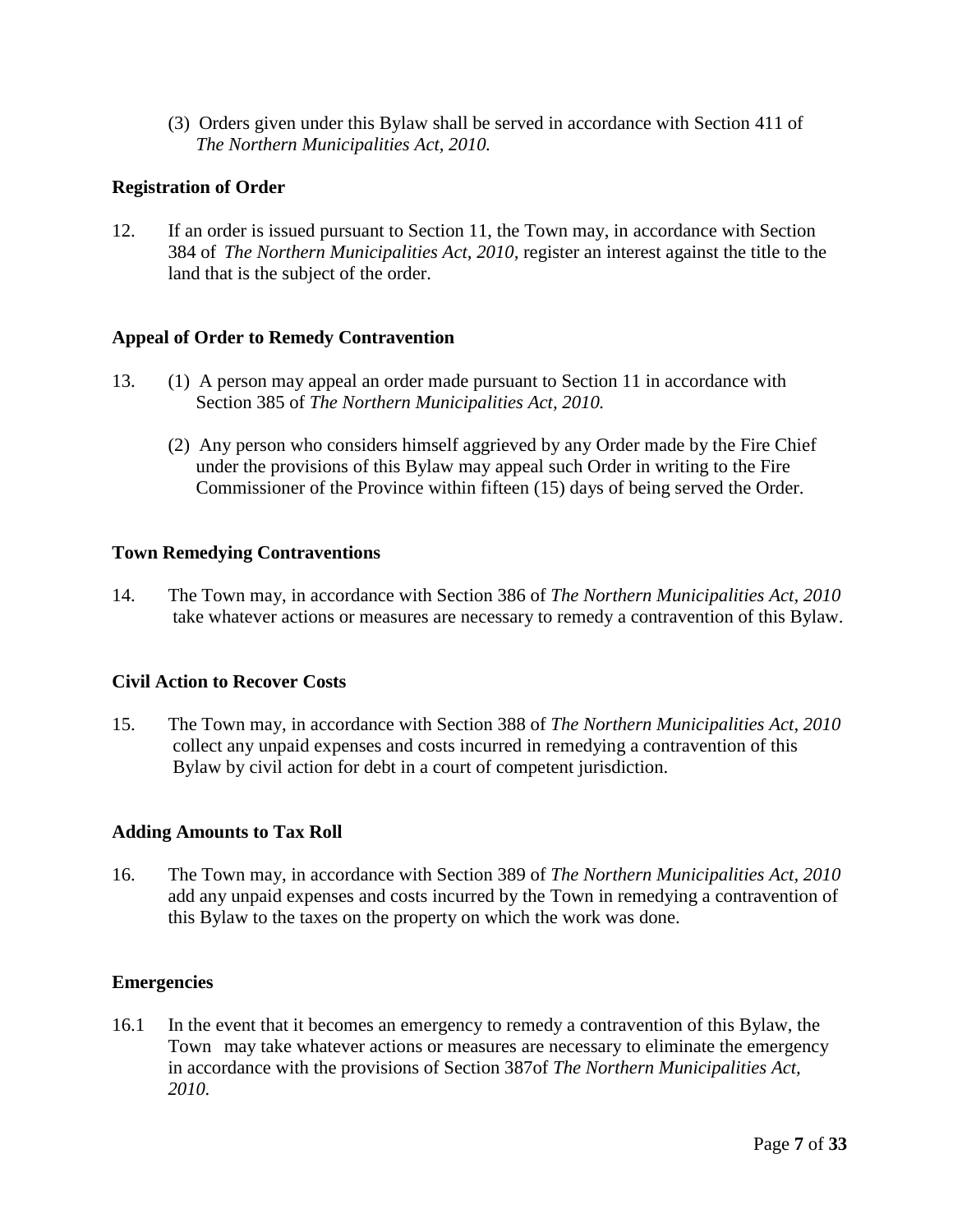#### **Immediate Hazards**

- 16.2 (1) Notwithstanding any other provision of this Bylaw, where in the course of an investigation or inspection under this Bylaw, the Fire Chief is of the opinion that a condition exists creating a serious danger to life or property, the Fire Chief may:
	- (a) use any measures that the Fire Chief considers appropriate to remove or lessen the condition;
	- (b) evacuate and close the building, structure, premise or yard where the condition exists or any area surrounding such location for any period that the Fire Chief considers appropriate;
	- (c) order the owner, operator or occupant to immediately do anything necessary to remove or lessen the condition. For greater certainty, the Fire Chief may order the owner, operator or occupant to demolish a building or structure, to remove any debris and waste material and to fill in any open basement or excavation remaining on the site of the building or structure after its demolition.
	- (2) If closed under Clause (1) (b), the Fire Chief shall, if possible, placard the building, structure, premise, yard or area as a serious danger to life or property.
	- (3) No person shall enter, attempt to enter or tamper with a building, structure, premise, yard or area that has been closed under Clause (1) (b) without the prior approval of the Fire Chief.
	- (4) No person shall take down, cover up, mutilate, deface or alter a placard posted under Subsection  $(2)$ .
	- (5) Under Section 389 (2) (b) of *The Northern Municipalities Act, 2010*, the costs and expenses incurred under this Section are a debt due to the Town and may be recovered from the owner of the building, structure, premise, yard or area in or on which the work was carried out.
	- (6) Under Section 389 (2) (B) of *The Northern Municipalities Act, 2010*, if the costs and expenses mentioned in Subsection (5) are not paid at the end of the year in which the work was carried out, the Town may add the amount of the costs and expenses to the owner's property taxes.

# **Part V - Prevention and Suppression of Fires**

#### **Smoke Alarms**

17. (1) Smoke alarms shall be installed in each dwelling unit and in each sleeping room not within a dwelling unit in conformance with *The National Fire Code.*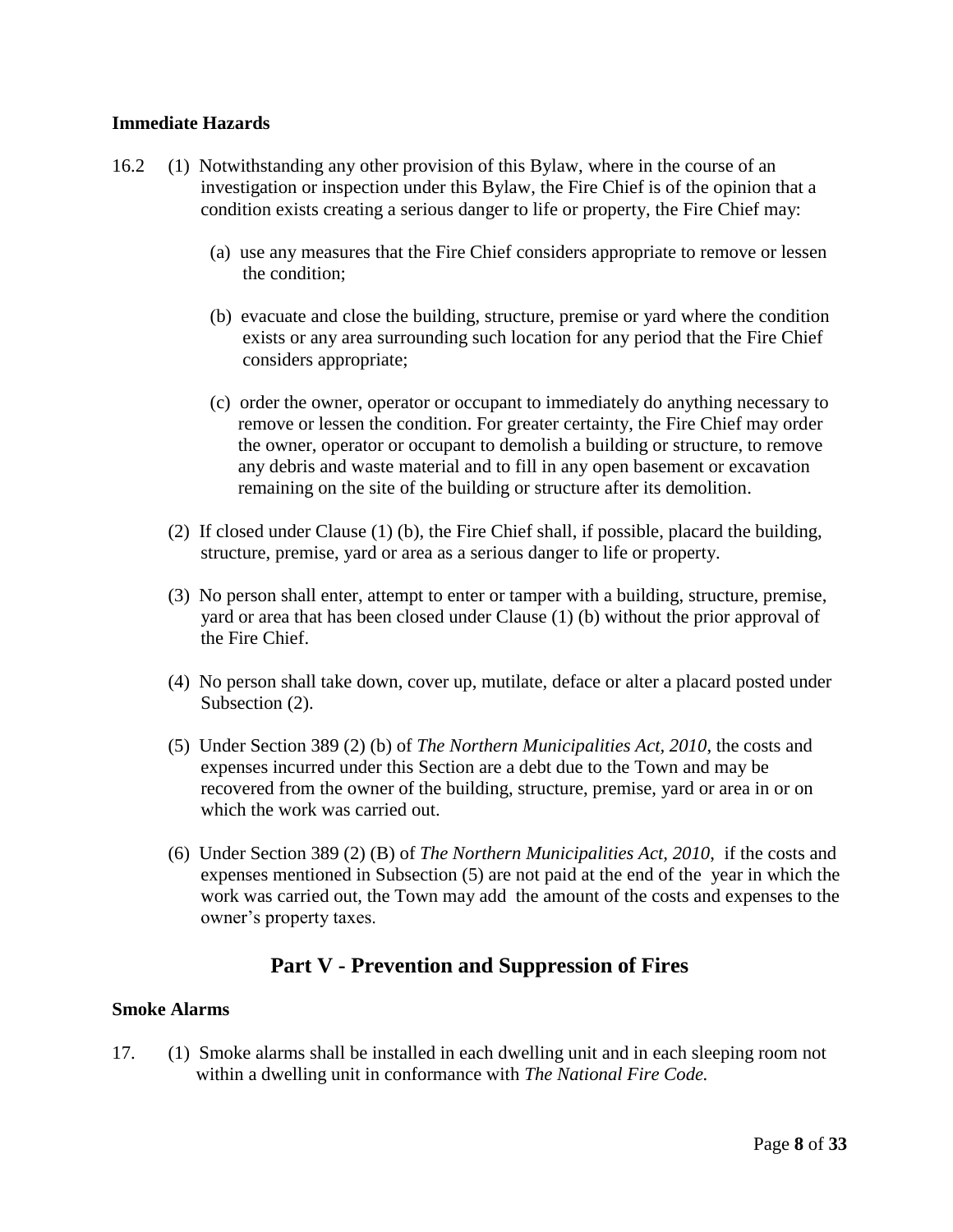- (2) Smoke alarms shall be installed in accordance with the manufacturer's instructions.
- (3) Smoke alarms shall be maintained in an operable condition at all times. Without limiting the generality of the foregoing, smoke alarms shall be maintained in accordance with the following requirements:
	- (a) smoke alarms shall be securely fastened to the wall or ceiling;
	- (b) smoke alarms shall be free of any physical damage, paint application or excessive grease and dirt;
	- (c) the ventilation holes on smoke alarms shall be clean and free of any obstructions;
	- (d) smoke alarms shall have a continuous source of power, either batteries or electricity; and
	- (e) the batteries in battery operated smoke alarms shall be replaced immediately when the low battery warning beep sounds.
- (4) Smoke alarms shall be inspected:
	- (a) in the case of alarms installed by permanent connection to an electrical circuit, at least once every 12 months;
	- (b) in the case of tamper-proof alarms with 10 year batteries, at least once every 12 months; or
	- (c) in the case of any other battery operated alarms, at least once a month.
- (5) Notwithstanding Subsection (4), if a tenancy is terminated, all smoke alarms in a dwelling unit shall be inspected before the dwelling unit is re-occupied.
- (6) Inspections under this Section shall be carried out by the owner or the owner's authorized agent.
- (7) Inspections under this Section shall be done while the person doing the inspection is actually present in the premises.
- (8) Inspections under this Section shall, at a minimum, determine:
	- (a) whether the smoke alarm is receiving power;
	- (b) whether the smoke alarm is working properly; and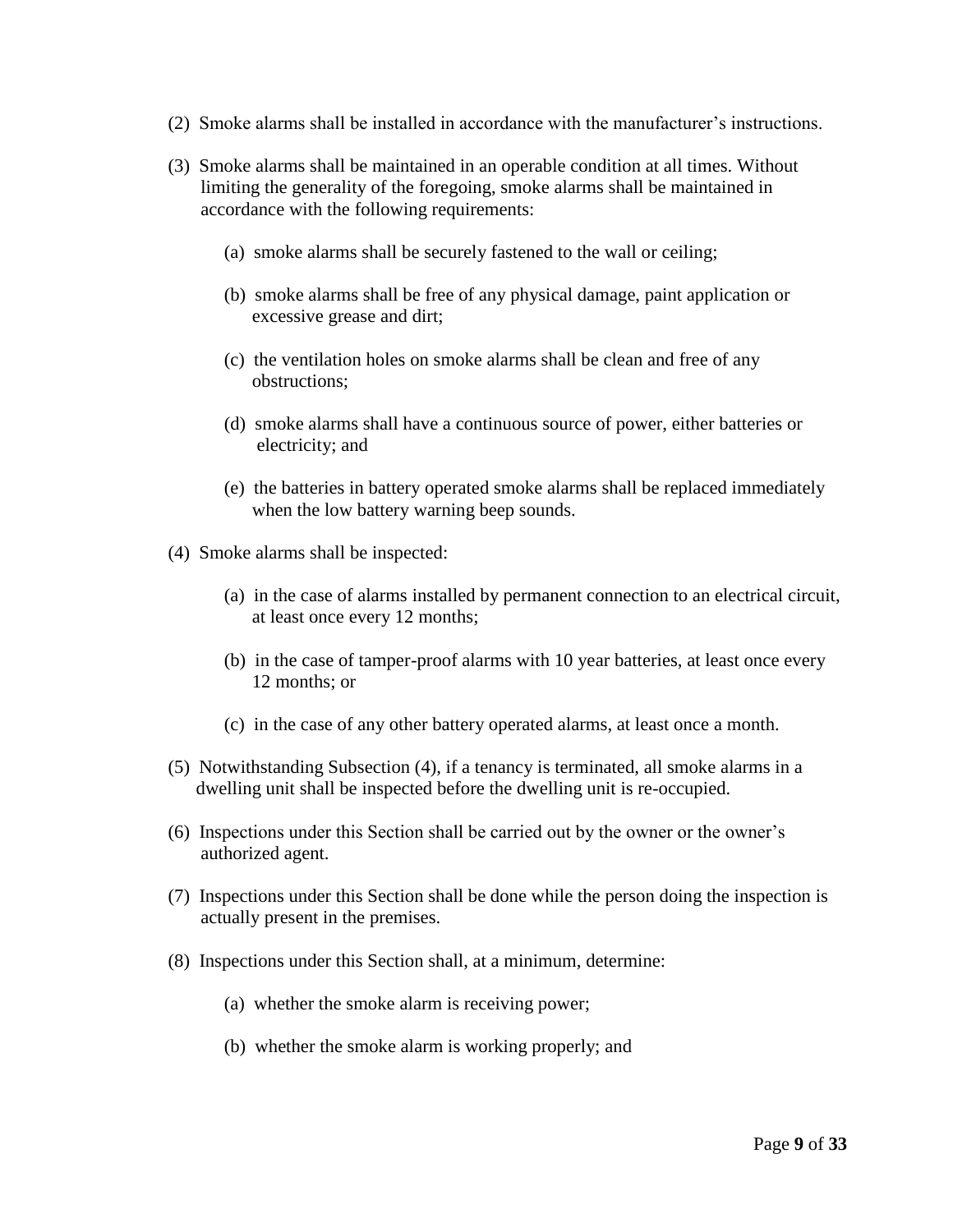- (c) whether the smoke alarm has been properly maintained in accordance with the requirements of Subsection (3).
- (9) A record shall be kept of all inspections required by Subsection (4), and such records shall be retained for examination by the Department in accordance with *The National Fire Code.*
- (10) A record required by Subsection (9) shall contain the following information:
	- (a) the address of the premises being inspected;
	- (b) the date of the inspection;
	- (c) the name of the person doing the inspection;
	- (d) the type of smoke alarm in the premises;
	- (e) the deficiencies, if any, in the condition, maintenance and operation of the smoke alarm;
	- (f) the corrective measures, if any, taken to correct the deficiencies; and
	- (g) the signature of the occupant of the premises, or a notation to the effect that a sticker issued by the Department evidencing the inspection has been affixed inside the cover of the smoke alarm.
- (11) No person shall:
	- (a) tamper with or disconnect a smoke alarm;
	- (b) remove a smoke alarm;
	- (c) remove batteries from a smoke alarm;
	- (d) place anything over a smoke alarm so as to render it inoperable; or

#### **Fireplaces**

- 18. (1) No person shall install a fireplace or solid fuel burning appliances in any building in the Town of Creighton without first having obtained approval to do so from the Building Inspector. Approval shall be granted after having obtained a building permit and meeting all regulations pertaining to fireplace installations.
	- (2) Where such a permit is issued to a person, such person after having commenced to install the said fireplace shall not enclose such fireplace until an inspection is carried out by the Fire Chief as to its safety.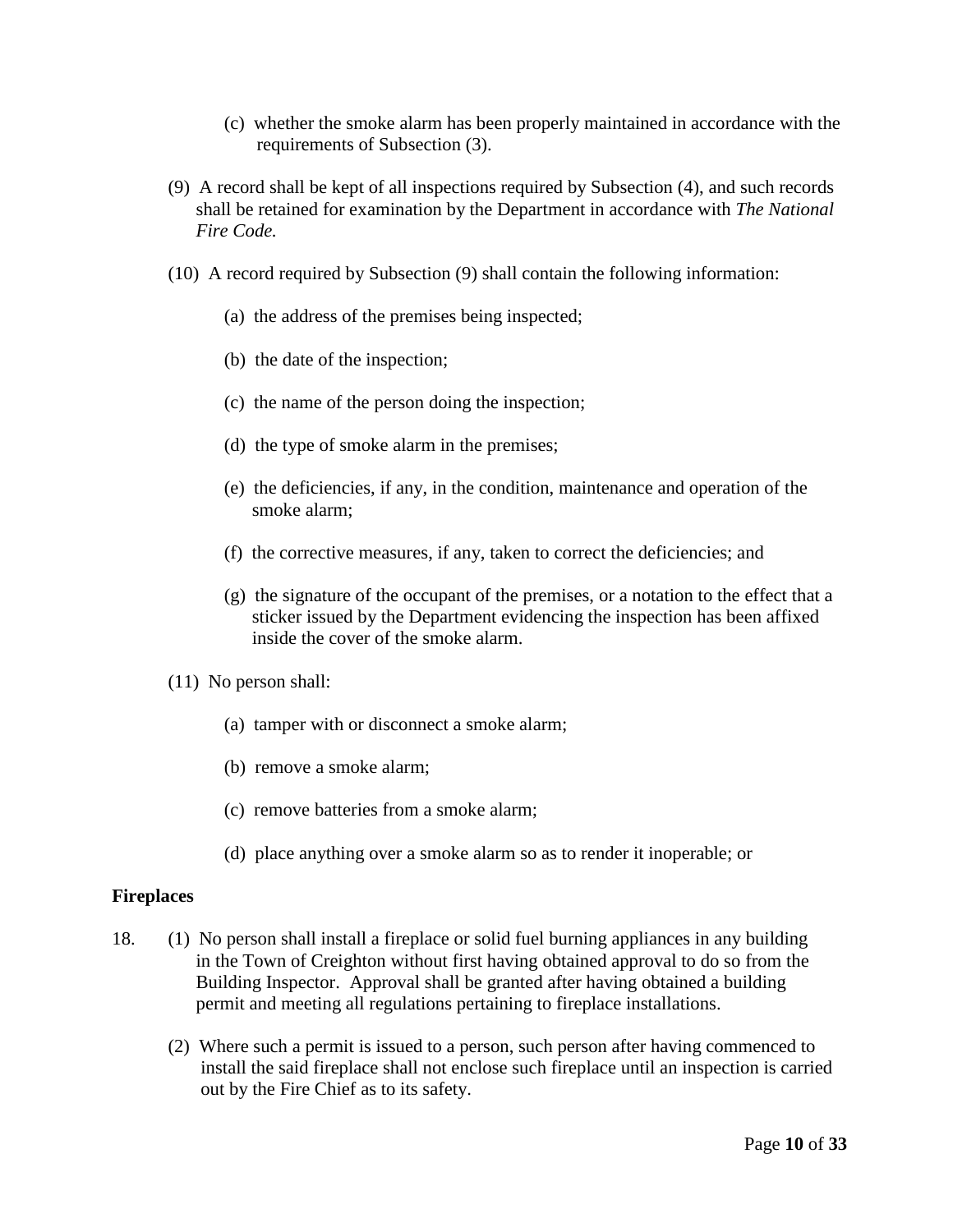#### **Incinerators**

- 19. (1) Except for auxiliary-fuelled incinerators approved by Ministry of Environment no incinerator shall be constructed or installed within the corporate limits of the Town of Creighton.
	- (2) Burning barrels or any similar device used for the burning of any household or yard refuge are prohibited.
	- (3) Outdoor wood burning boiler heater systems shall not be allowed in any residential, commercial or industrial area within the limits of the Town of Creighton.

#### **Open-Air Fires**

- 20. (1) Open-air fires shall not be permitted in the front yard (front yard as defined by the Town of Creighton Zoning Bylaw;
	- (2) Open-air fires shall not be set unless an approved permit is acquired that stipulates regulations as outlined in Schedule "C" and also the following measures are taken to limit their spread:
		- (a) fires shall be contained in a non-combustible receptacle constructed of cement, brick or sheet metal with a minimum 18-gauge thickness;
		- (b) a receptacle shall be covered with a heavy gauge screen with openings not exceeding 13 millimetres; and
		- (c) the size of the fire box of any receptacle shall not exceed 75cm or 2 feet 6 inches in width or diameter.
		- (d) the fire pit/receptacle must be located on the property owner/applicant's private property, a distance of 10 feet (3 metres) from any property line, buildings or combustible structures or from trees or combustible vegetation that might be situated on the property.
	- (3) The fuel for open-air fires shall consist only of charcoal or cut, clean dry wood. The burning of the following material is prohibited:
		- (a) rubbish;
		- (b) garden refuse;
		- (c) manure;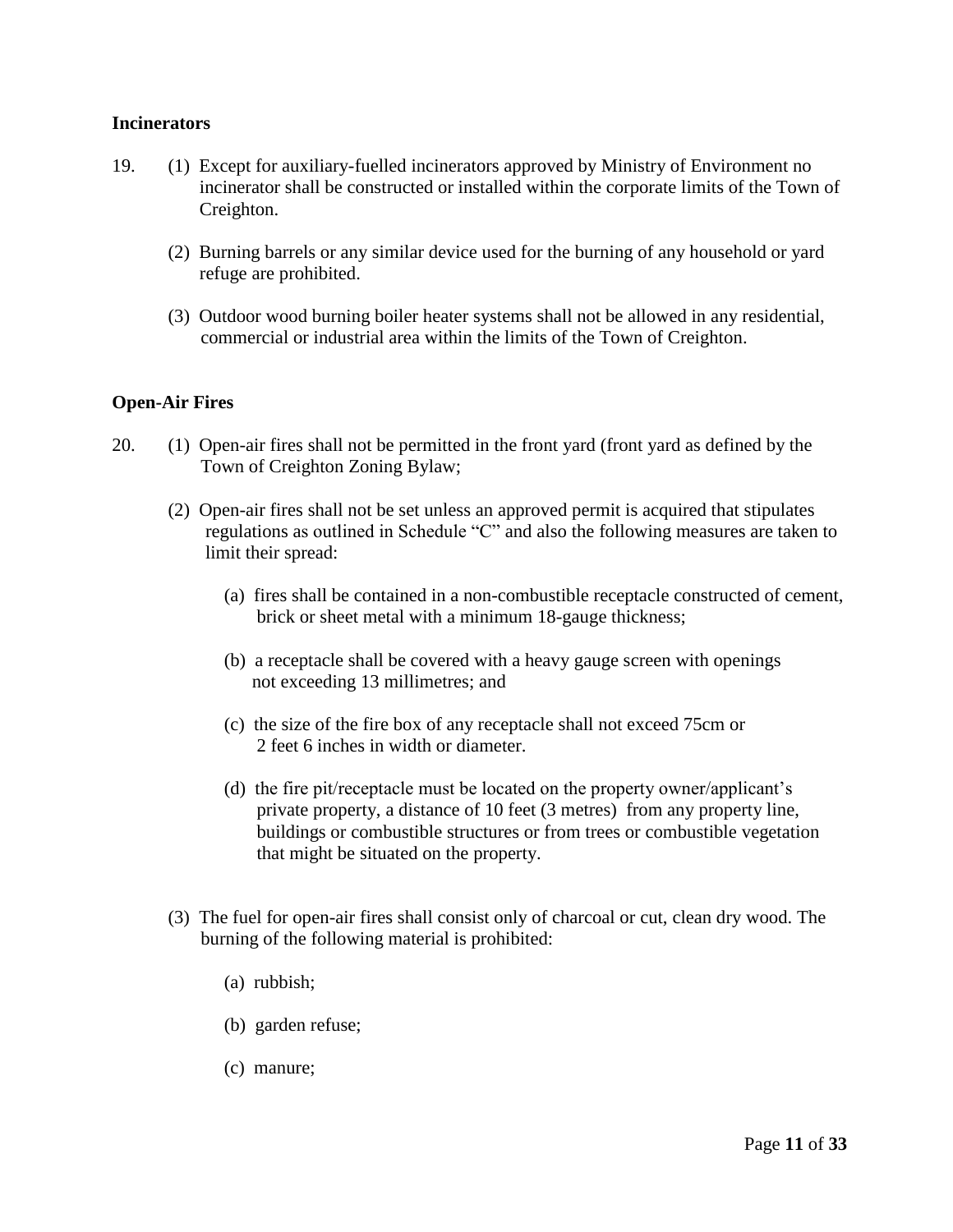- (d) livestock or animal carcasses; and
- (e) any material which when burned will generate black smoke or an offensive odour including insulation from electrical wiring or equipment, asphalt roofing materials, hydrocarbons, plastics, rubber materials, creosoted wood or any similar material.
- (4) Open-air fires shall be reasonably supervised by a responsible person over the age of 18 so as to prevent their spread.
- (5) Open-air fires shall be adequately ventilated to ensure proper combustion and to prevent an unreasonable accumulation of smoke.
- (6) Open-air fires shall not be set in windy conditions conducive to creating a running fire or a nuisance to another person.
- (7) If smoke from an open-air fire causes an unreasonable interference with the use and enjoyment of another person's property, the fire shall be extinguished immediately.
- (8) The Department may issue a " Temporary Permit" to a person to set an open-air fire as part of a block party, community event or similar special function or celebration**.** In this event, the Department may waive any requirements of this Section with respect to the permitted open-air fire, but the permittee shall comply with all other requirements of this Section and any other conditions attached to the Permit by the Department.
- (9) If due to excessive flames and/or smoke of any residential open-air fire pit, a call is placed to the local fire department and firemen are dispersed, the owner of the fire pit shall be assessed a fine in accordance with Schedule "B".

#### **Barbecuing**

- 21. (1) Every person who uses a barbecue or similar device shall:
	- (a) use the barbecue in a reasonable and safe manner;
	- (b) keep the barbecue, when lit, a sufficient distance from all combustible material;
	- (c) refrain from leaving the barbecue unattended, when lit;
	- (d) keep the barbecue in a reasonable state of repair; and
	- (e) comply with all federal and provincial regulations governing the use and storage of propane cylinders.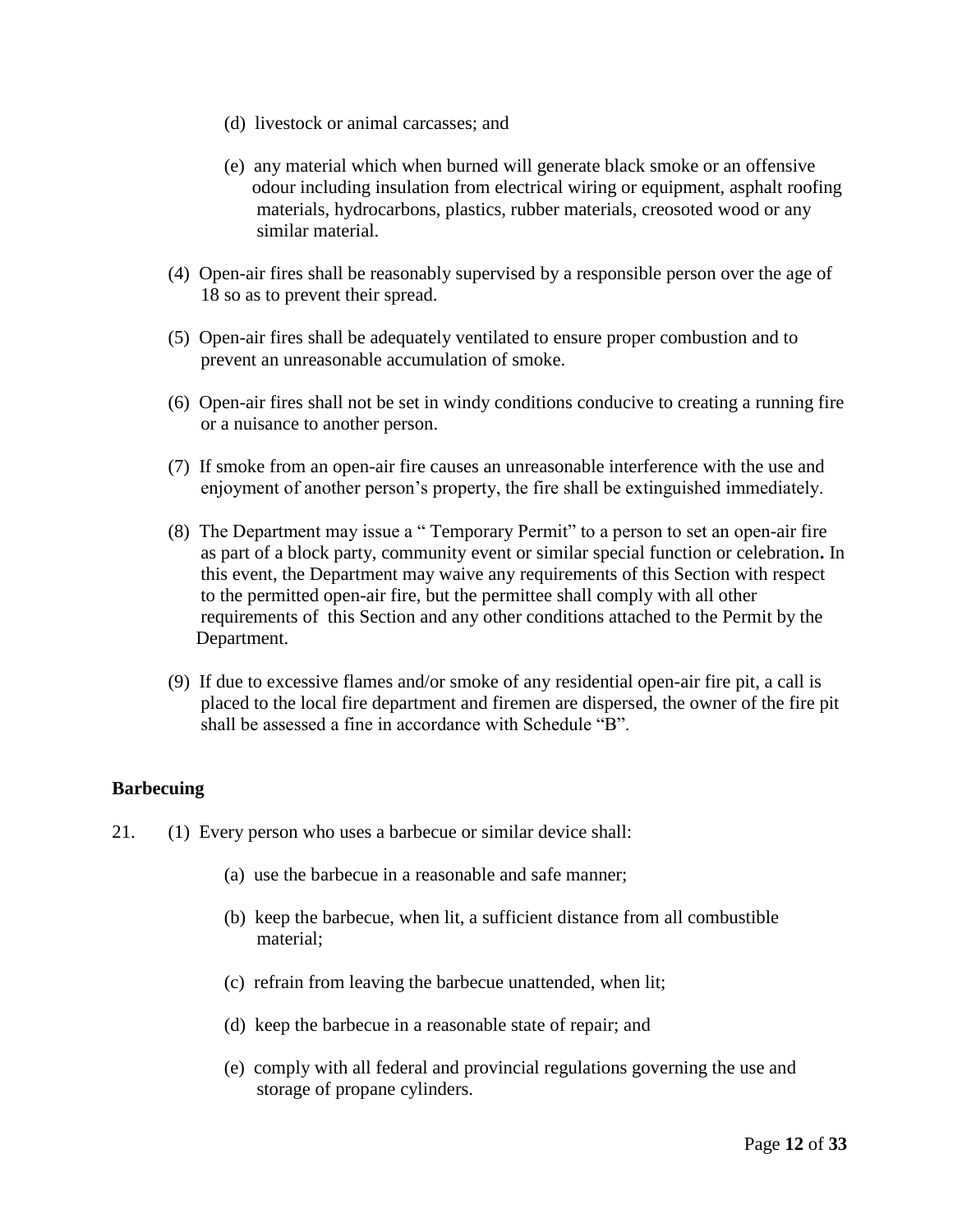- (2) In addition to requirements of Subsection (1), if any person uses a barbecue or similar device on a balcony, the following provisions apply:
	- (a) solid fuel barbecues or similar cooking devices shall not be used;
	- (b) propane cylinders shall not exceed the 20-pound size;
	- (c) propane cylinders shall not be repaired, stored or contained within the building;
	- (d) propane cylinders shall be shut off at the tank valve when not in use;
	- (e) propane cylinders shall be connected and secured to the barbecue;
	- (f) propane cylinders shall be kept in an upright position at all times including when cylinders are in transit, in service or in storage; and
	- (g) if a building has a freight or service elevator, propane cylinders shall be delivered to and from the dwelling units within the building using that elevator. If a building has a passenger elevator only, propane cylinders may be delivered to and from dwelling units within the building using that elevator as long as no passengers other than the person who owns the tank or maintenance or delivery personnel are on the elevator at the time of the delivery.

#### **Wood Piles**

- 22. (1) A person may store lumber, timber or firewood on a residential property subject to the following restrictions:
	- (a) the lumber, timber or firewood shall be stored at least 3 metres from any dwelling on the property, and at least 1 metre from any property line.
	- (2) Subsection (1) does not apply to lumber or timber stored on site during the construction of any building on a residential property.

#### **Storage of Containers**

- 23. (1) All boxes, crates, barrels and other containers, empty or otherwise, used or kept in any building or on any lot, shall be:
	- (a) stacked or piled clear of windows and doors to provide clear ingress and egress to any building; and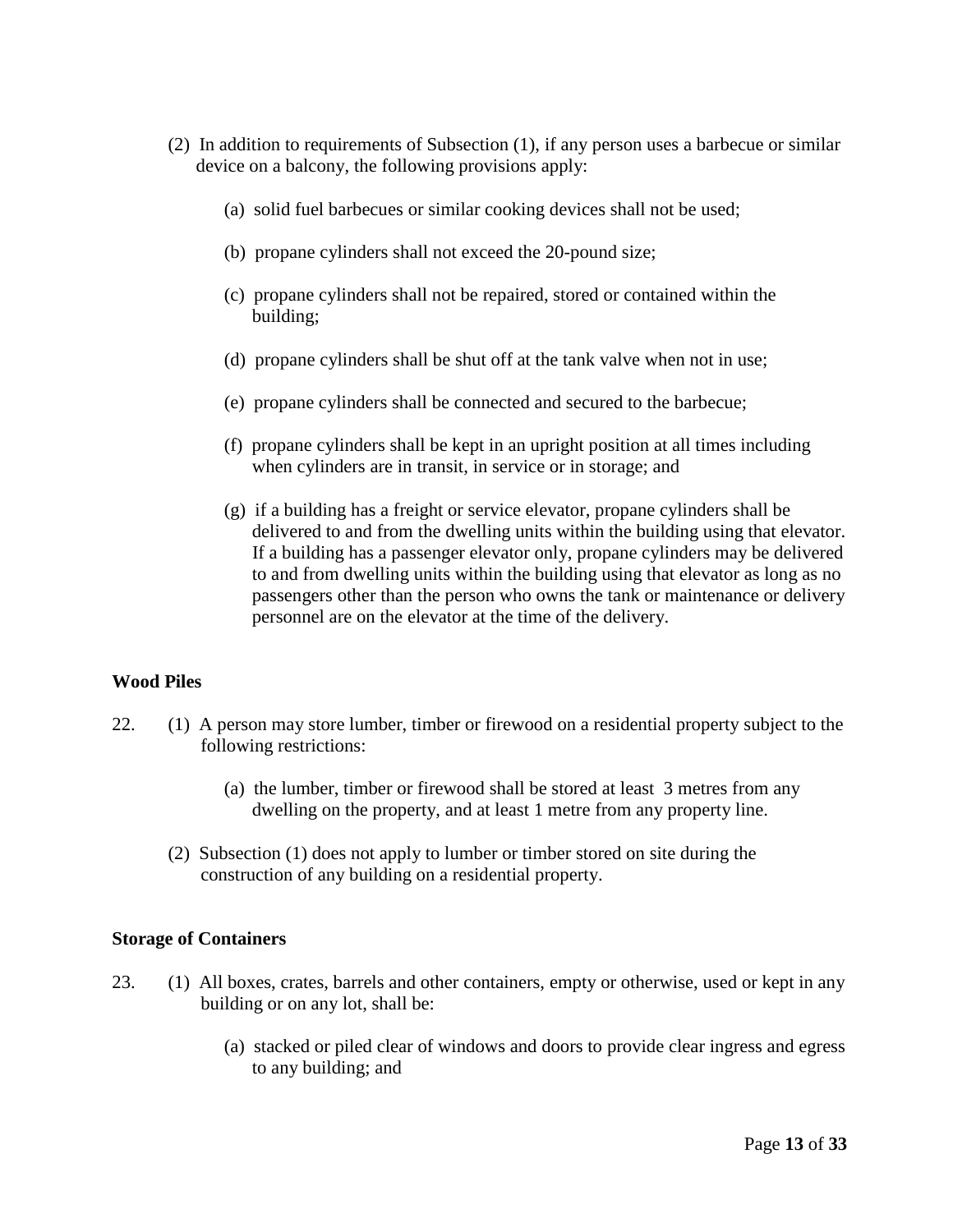- (b) kept away from any source of fire.
- (2) If, in the opinion of the Fire Chief or a municipal inspector, any accumulation of boxes, crates, barrels or other containers or packing materials constitutes a fire hazard, the Fire Chief or a municipal inspector may order the owner or occupant of the building or lot to remove the accumulation immediately.

#### **Outdoor Storage of Rubber Tires**

- 24. (1) Except as provided in Subsection (2), rubber tires shall be stored in accordance with *The National Fire Code.* 
	- (2) If the individual storage area for rubber tires is located on a site which abuts a residential site, the following size and clearance restrictions apply:
		- (a) the maximum height of storage cannot exceed 2 metres; and
		- (b) the minimum clear space between the storage area and any property line which separates the site from the residential site cannot be less than 3 metres.

#### **Propane Fuelled Vehicles**

- 25. (1) No person shall park a vehicle fuelled with propane in any underground or enclosed parking facility attached to a major residential, business and personal services or mercantile occupancy.
	- (2) Subsection (1) does not apply to a zamboni used to maintain artificial ice in the Arena facility provided the zamboni is stored in accordance with the following conditions:
		- (a) the room in which the zamboni is stored shall be located on an exterior wall of the building;
		- (b) the room in which the zamboni is stored shall be provided with ventilation separate from the remainder of the building; and
	- (3) No person shall park any recreation vehicle including a motorhome, travel trailer, van motorhome, fifth wheel, tent trailer, truck camper or similar vehicle that has any propane tank attached to it for any use, in any underground or enclosed parking facility attached to a major residential, business and personal services or mercantile occupancy.
	- (4) The owner of every underground or enclosed parking facility shall post signs to indicate the parking prohibition of vehicles, fuelled or using propane in any manner, in conspicuous locations near the principal entrances to the parking facility.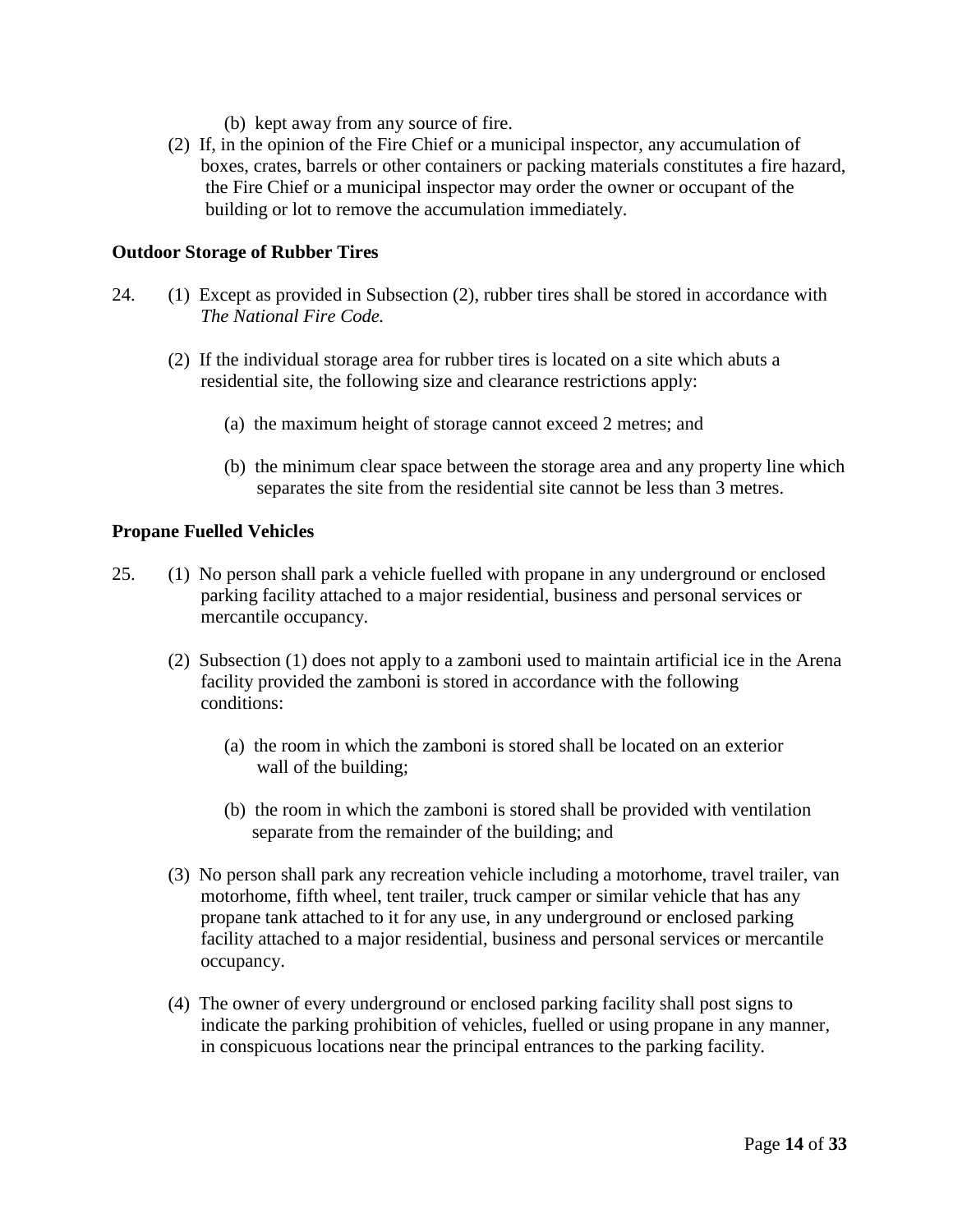(5) Signs required by this Section shall have lettering not less than 100 mm high with a 15 mm stroke.

#### **Occupant Load**

- 26. (1) In all assembly occupancies, the occupant load shall be posted in conspicuous locations near the principal entrances to the room or floor area.
	- (2) The Department shall determine the occupant load for any room or floor area and shall issue an occupant load limit sign for that room or floor area. The owner or occupant of the premises shall ensure that the sign is posted in accordance with Subsection (1).
	- (3) The occupant load of a room or floor area shall be determined in accordance with *The National Fire Code.*
	- (4) The number of occupants permitted to enter a room shall not exceed the maximum occupant load calculated in accordance with this Section.
	- (5) If the Fire Chief or a municipal inspector reasonably believes that the number of occupants in a room may exceed the maximum occupant load, the Fire Chief or municipal inspector may temporarily close the room or building in order to determine the number of occupants in the room.
	- (6) If the number of occupants in a room exceeds the maximum occupant load, the room shall not be re-opened to the public until the number of occupants is reduced to a number less than the maximum occupant load.

#### **Property Identification**

27. The civic address of any building or structure shall be prominently displayed on the front of the building or structure so as to be clearly visible from the street.

#### **Inspection, Testing and Maintenance of Portable Fire Extinguishers**

- 28. (1) In accordance with *The National Fire Code,* all portable fire extinguishers shall be inspected, tested and maintained in conformance with NFPA 10, "Portable Fire Extinguishers".
	- (2) Inspection, testing and maintenance of portable fire extinguishers shall be performed by properly trained and qualified persons only.

#### **Inspection and Maintenance of Commercial Cooking Equipment**

29. (1) In accordance with *The National Fire Code,* the inspection and maintenance of commercial cooking equipment exhaust and fire protection systems shall be in conformance with NFPA 96, "Ventilation Control and Fire Protection of Commercial Cooking Equipment".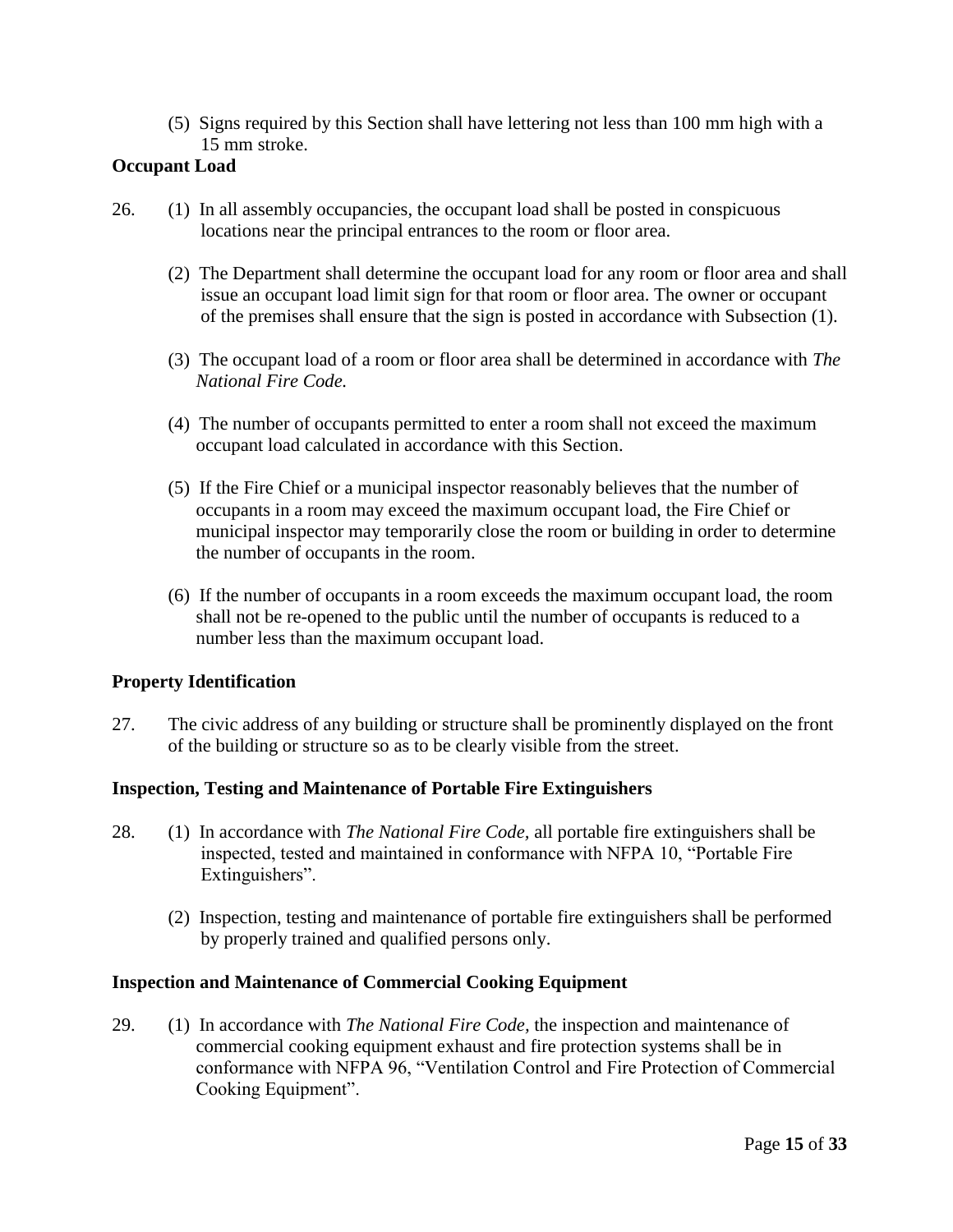(2) Inspection and maintenance of commercial cooking equipment exhaust and fire protection systems shall be performed by properly trained and qualified persons only.

# **Inspection and Maintenance of Sprinkler and Standpipe Systems**

30. (1) Inspection and maintenance of sprinkler and standpipe systems shall be performed by properly trained and qualified persons only.

#### **Inspection, Testing and Maintenance of Fire Alarm Systems**

- 31. (1) In accordance with *The National Fire Code*, the inspection, testing and maintenance of fire alarm systems shall be in conformance with CAN/ULC-S536, "Inspection and Testing of Fire Alarm Systems".
	- (2) Inspection, testing and maintenance of fire alarm systems shall be performed by properly trained and qualified persons.
	- (3) No person shall inspect, test or maintain a fire alarm system without first obtaining a valid permit issued by the Department.
	- (4) Any person who wishes to obtain a permit to inspect, test or maintain fire alarm systems shall submit proof satisfactory to the Department that the person:
		- (a) is, or the person's employer is, a member in good standing of the Canadian Fire Alarm Association or the National Fire Protection Association; and,
		- (b) has at least one of the following qualifications:
			- (i) a certificate from a recognized alarm manufacturer that the person is a factory trained installer and serviceperson; or
			- (ii) a certificate that the person has successfully completed the Canadian Fire Alarm Association "Fire Alarm Technology" program, and has worked as an apprentice to a person who holds a permit under this section for a period of not less than one year; or
			- (iii) a certificate that the person has successfully completed the journeyman electrician trade's upgrading course entitled "Fire Alarm and Protection Systems".
	- (5) For purposes of this section "Addressable Fire Alarm System" means a fire alarm system that consists of initiating devices and central appliances and that is capable of individually identifying and controlling discrete components and functions of the system.
		- (a) Only authorized factory trained personnel may service addressable fire alarm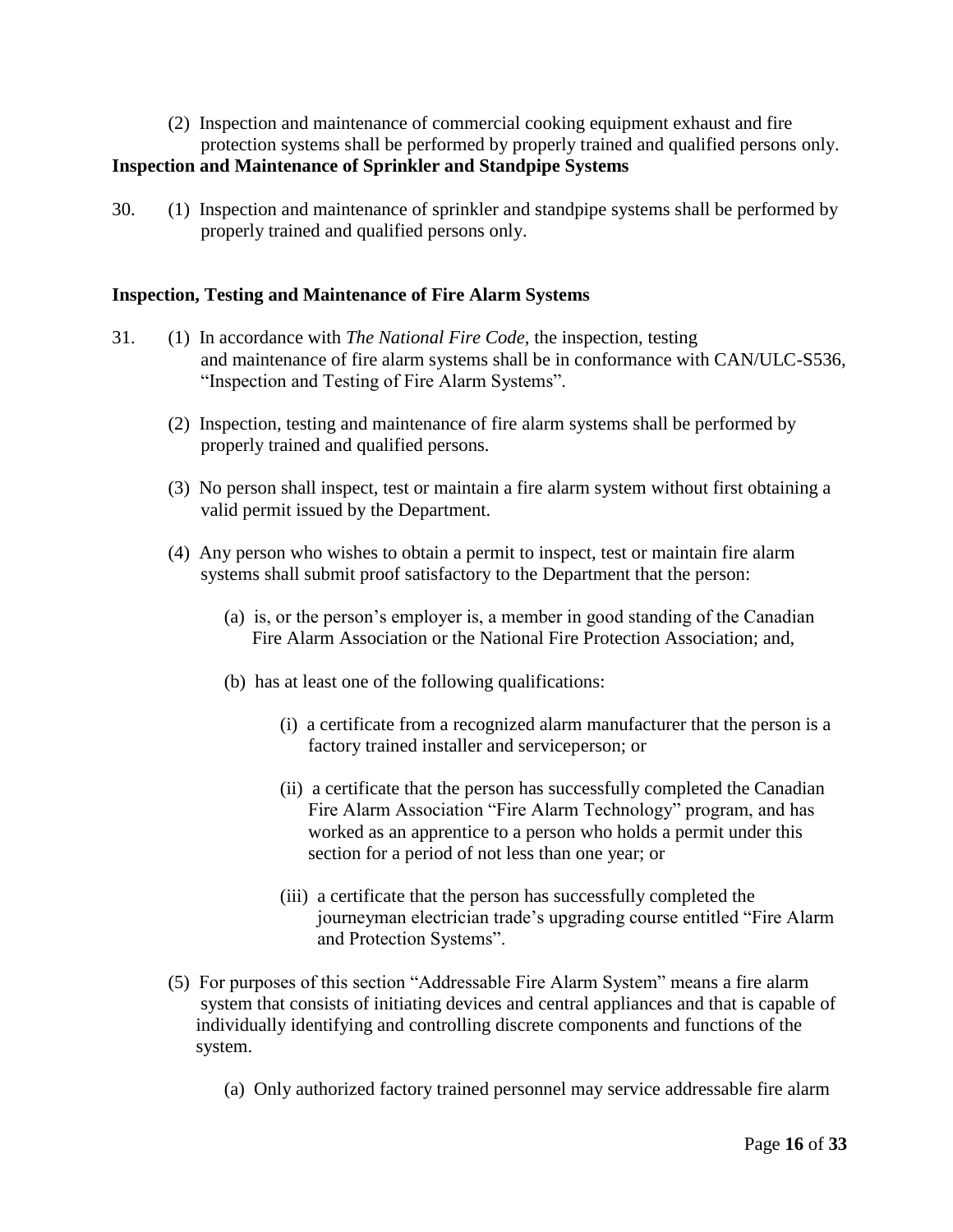systems.

- (b) Any person who wishes to obtain a permit to test, inspect or maintain addressable fire alarm systems shall submit proof satisfactory to the Department that the person:
	- (i) is, or the person's employer is, member in good standing of the Canadian Fire Alarm Association or the National Fire Protection Association; and
	- (ii) possesses appropriate factory training in servicing addressable fire alarm systems.
- (6) Upon proof of the matters referred to in subsections (4) and (5), the Department shall issue to the person the appropriate permit to inspect, test and maintain fire alarm systems in the Town, which permit shall be valid for the period specified on the permit.
- (7) The Department may, at its discretion, cancel, revoke or suspend the permit of any person who in the opinion of the Department has contravened any of the provisions of this bylaw.

#### **Vacant Buildings**

- 32. (1) In accordance with *The National Fire Code,* all vacant buildings shall be secured against unauthorized entry.
	- (2) All exterior windows and doors , whether broken or intact, on the first storey of a vacant building shall be boarded up to prevent unauthorized entry.
	- (3) All broken exterior windows on any storey above the first storey of a vacant building shall be boarded up to prevent unauthorized entry.
	- (4) The boards used to secure a vacant building shall be plywood, OSB (oriented strand board), particleboard or waferboard with a minimum thickness of 7/16 inch.
	- (5) Wherever possible, the boards shall be one solid piece and shall be secured to the window or doorframe or brick molding using 2 inch gyproc screws placed approximately 10 inches apart.
	- (6) The boards shall be cut so as to fit tightly against the door or window frames to prevent a person from prying off the boards.
	- (7) In addition to the windows and doors, any other openings in the exterior of a vacant building shall be secured to prevent unauthorized entry or an infestation of pigeons or rodents.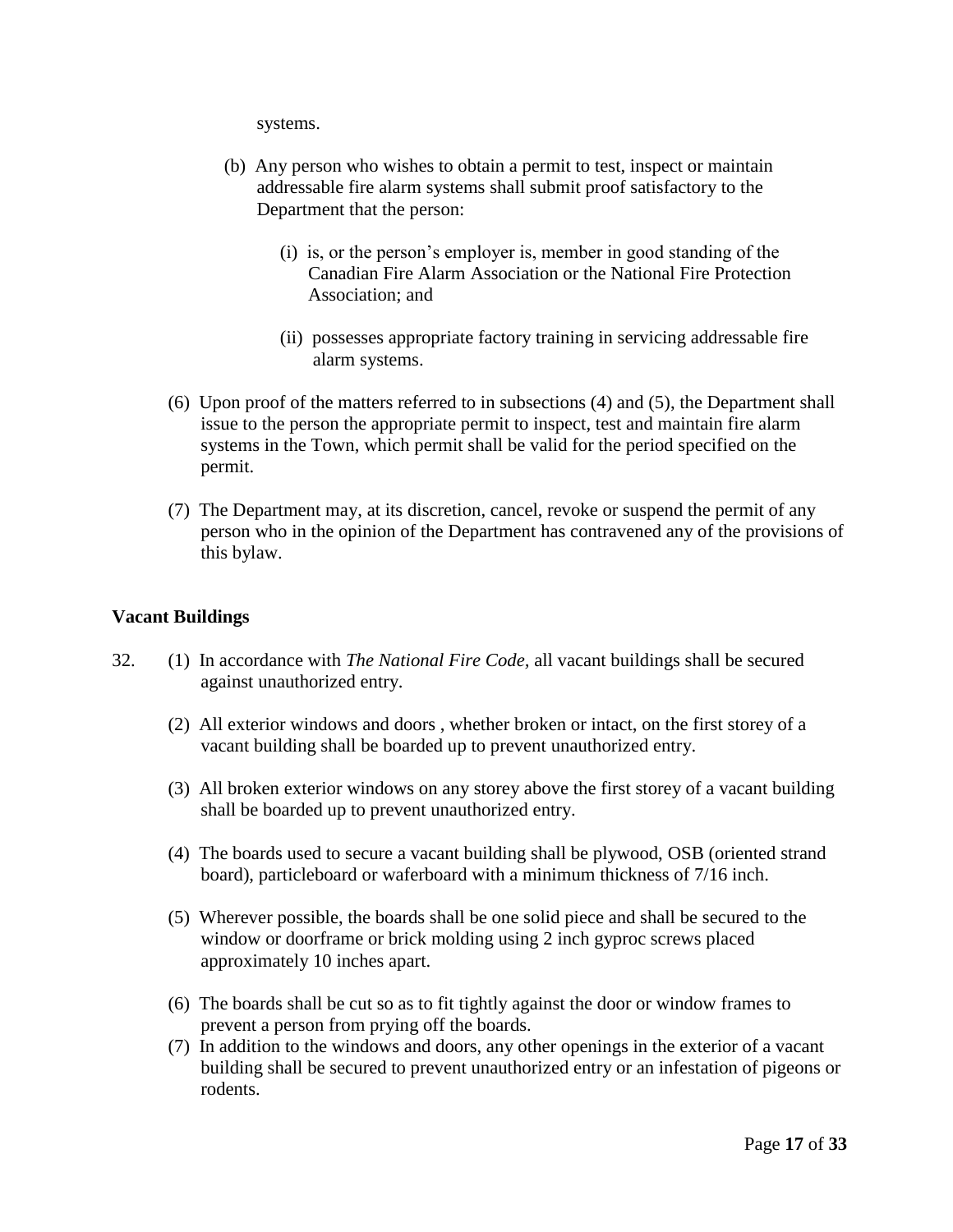#### **Prevention of Fire Spread**

33. The Department may pull down or demolish any buildings or other erections when, in the opinion of the Fire Chief or the senior officer in command of a fire or any other emergency, such actions are considered necessary to prevent the spread of fire.

#### **Commandeering of Equipment**

- 34. (1) Where an extreme fire hazard exists or the safety of persons or property is endangered by a fire, the Fire Chief or the senior officer in command of a fire or any other emergency may commandeer or use any privately owned equipment for the purpose of fire fighting.
	- (2) The Department shall pay compensation to any person from whom private property is commandeered or used pursuant to Subsection (1).
	- (3) The amount of compensation to be paid to a person by the Department pursuant to Subsection (2) is to be determined by the Department. In the event a person does not agree with the amount of compensation offered by the Department, the person may appeal the amount of the compensation and the provisions of Sections 13, 14 and 15 shall apply.

#### **Obtaining Assistance in Fire Fighting**

- 35. (1) Where an extreme fire hazard exists or the safety of persons or property is endangered by a fire, the Fire Chief or the senior officer in command of a fire or other emergency may obtain the voluntary assistance of any adult for the purpose of fire fighting.
	- (2) The Department shall pay compensation to any person who assists in fire fighting pursuant to Subsection (1).
	- (3) The amount of compensation to be paid to a person by the Department pursuant to Subsection (2) is to be determined by the Department. In the event a person does not agree with the amount of compensation offered by the Department, the person may appeal the amount of the compensation and the provisions of Sections 13, 14 and 15 shall apply.
	- (4) No person who assists in fire fighting pursuant to Subsection (1) shall be deemed to be an employee of the Department or of the Town for the purposes of this Bylaw or any other Act or law.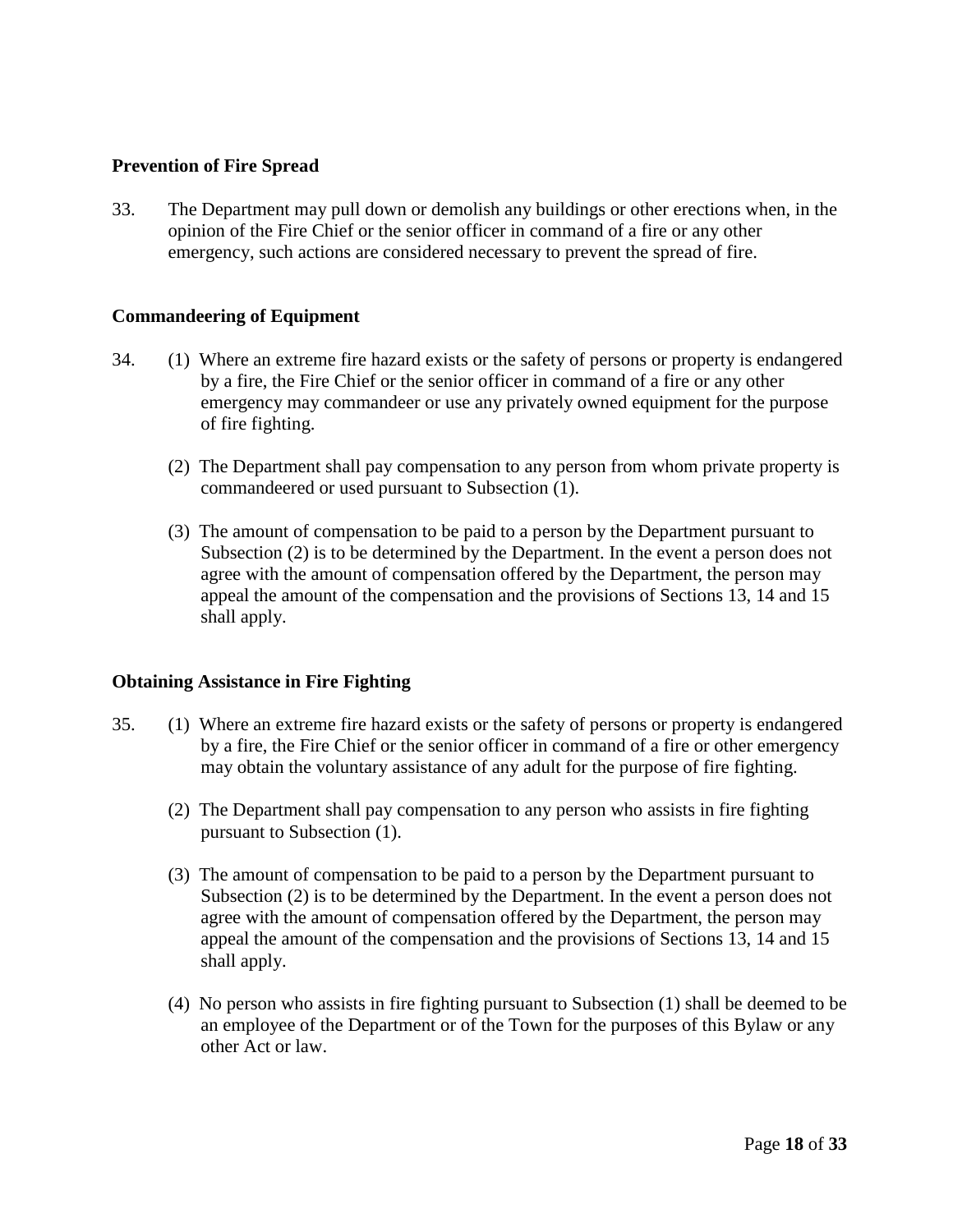#### **Duties of Persons Assigned to Fight Fires**

- 36. Every person who assists in fire fighting pursuant to Section 34 shall:
	- (a) proceed as directed;
	- (b) take all equipment with which the person has been supplied or which has been commandeered for the person pursuant to Section 33;
	- (c) assume responsibility for the fire fighting equipment in the person's care;
	- (d) obey all reasonable orders and requirements of the Fire Chief or the senior officer in command of the fire; and
	- (e) make every reasonable effort to control and extinguish the fire and to protect any life and property endangered by the fire.

## **Part VI - Hazardous Substances**

#### **Underground Storage Tanks**

37. (1) In accordance with *The National Fire Code* and *The Hazardous Substances and Waste Dangerous Goods Regulation.*

#### **Testing, Repair and Removal of Storage Tanks**

- 38. If, in the opinion of the Fire Chief or a municipal inspector, there is a reasonable suspicion that flammable or combustible liquids or vapours are escaping from an underground or above-ground storage tank or piping which may create a hazardous condition, the Fire Chief or municipal inspector may order the owner, operator or occupant of the premises where the storage tank is located to:
	- (a) drill test holes and provide test results to the Department;
	- (b) test the tank and associated piping; and
	- (c) excavate the tank and piping and carry out any necessary work to correct the hazardous condition, including the removal, replacement or repair of the tank.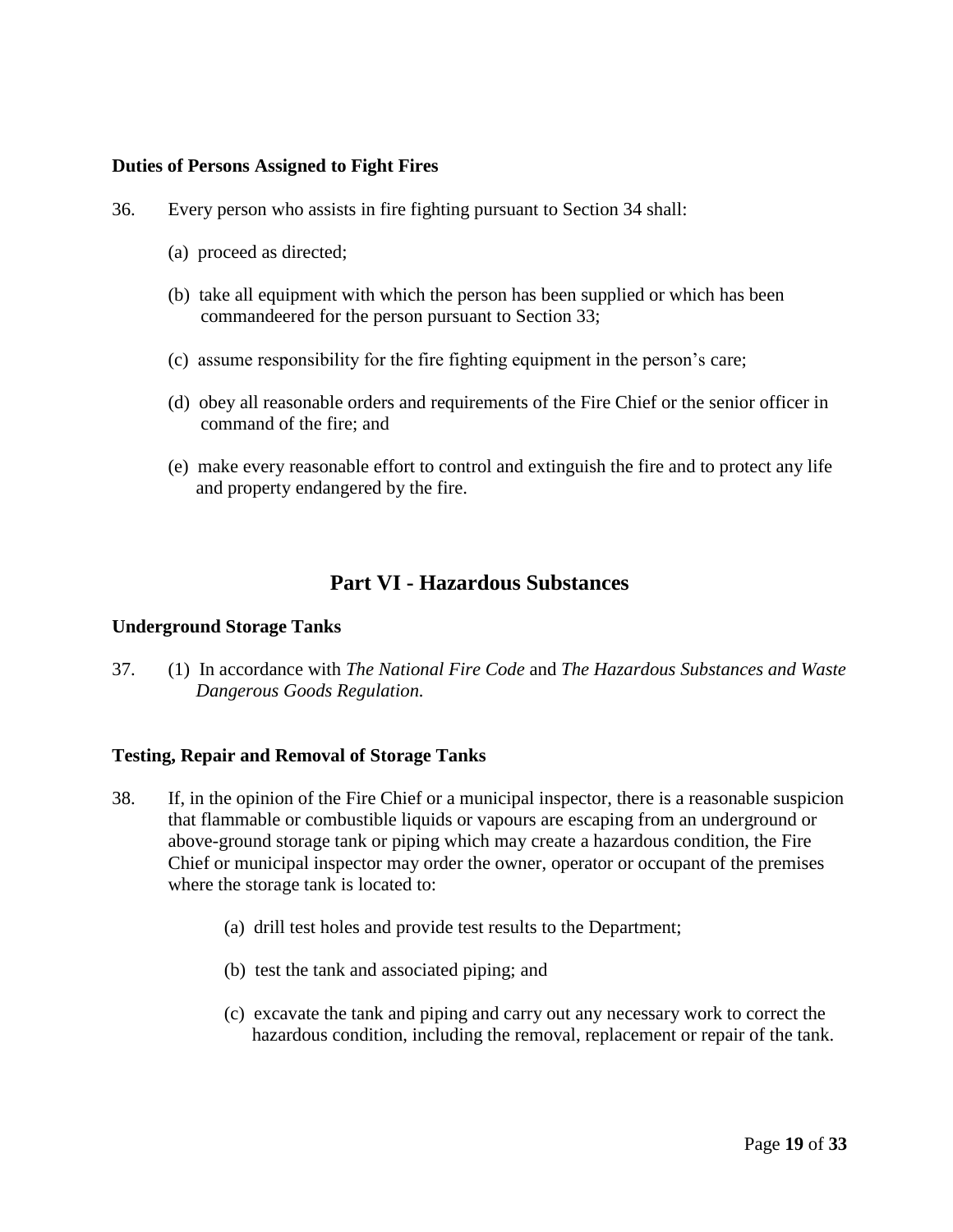#### **Discharge of Hazardous Substance Into Sewer System**

- 39. (1) No person shall discharge or permit to be discharged any flammable liquid, combustible liquid, dangerous good, hazardous substance or waste dangerous good, whether by itself or in combination with any other liquid or solid, into any sanitary sewer, storm sewer, sewer connection, catch basin, street, alley or ditch.
	- (2) Notwithstanding Section 11, the Fire Chief or a municipal inspector may use any measures that the Fire Chief or municipal inspector considers appropriate to prevent a further discharge of a substance mentioned in Subsection (1), and may suspend the operation of any activity or business suspected of being the source of the discharge.

# **Part VII - Fireworks**

#### **Sale of Fireworks**

- 40. (1) No person shall sell any fireworks and no person being the owner, occupant or person in charge of any premises shall permit Schedule "D" any fireworks to be sold on the premises:
	- (a) without first having obtained a fireworks sale permit from the Department; and
	- (b) except to a person who is 18 years of age or older.
	- (2) No person shall sell any high Display Fireworks and no person being the owner, occupant or person in charge of any premises shall permit any high hazard fireworks to be sold on the premises to anyone who is not certified by Natural Resources Canada.
	- (3) No person shall sell, and no person being the owner, occupant or person in charge of any premises shall permit any fireworks to be sold other than as specified in the fireworks sale permit.
	- (4) The handling and storage of fireworks shall be in conformance with the *Explosives Act* and its *Regulations*, and *The National Fire Code*.

#### **Discharge of Fireworks**

41. (1) No person shall discharge any fireworks in a manner that would create a danger or nuisance to any other person or property.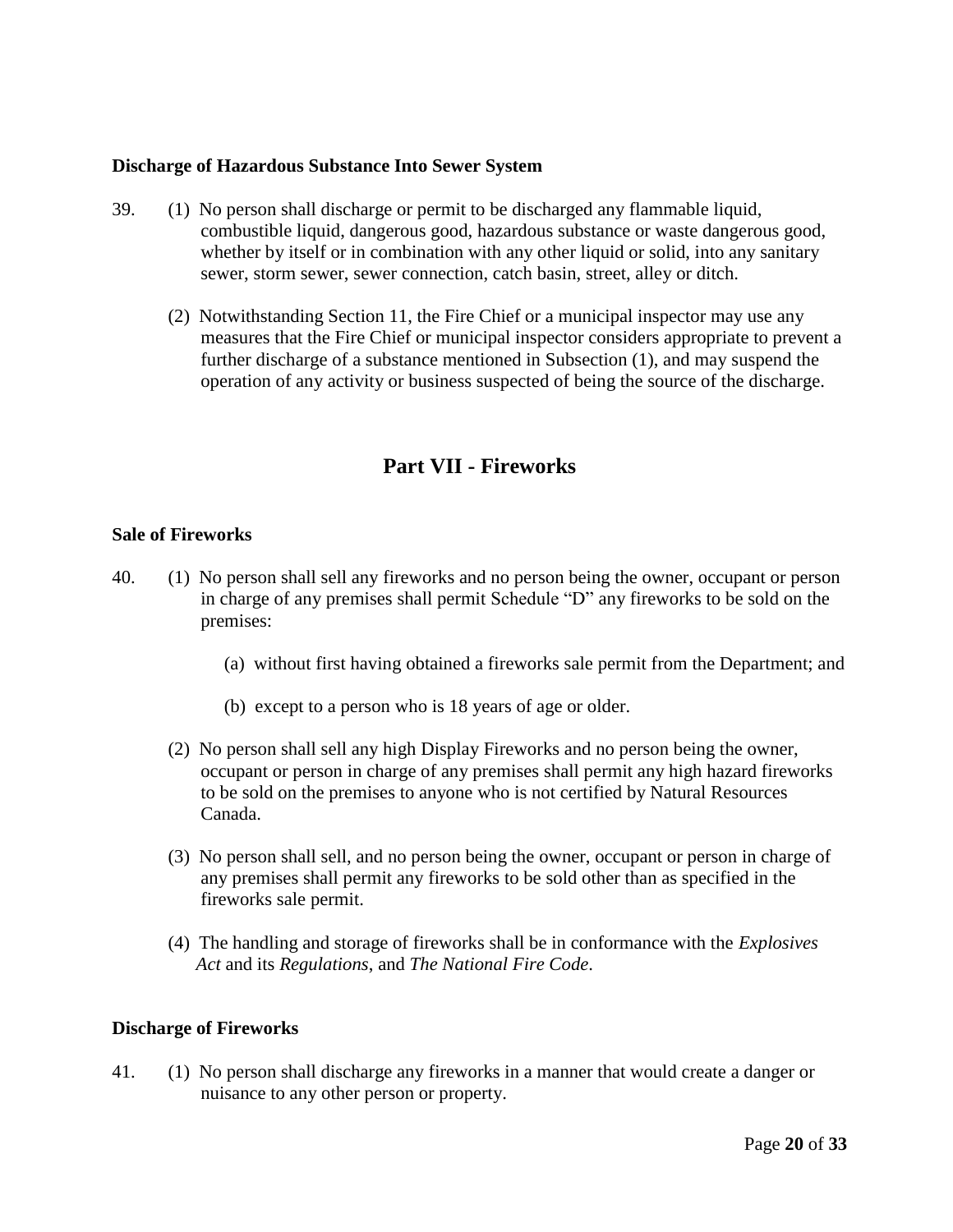- (2) No person shall discharge any fireworks into or onto any public place and no person being the owner or occupant of any premises shall permit any fireworks to be discharged into or onto any public place without first obtaining a fireworks display permit from the Department.
- (3) (a) No person shall discharge any low Consumer Fireworks and no person being the owner or occupant of any premises shall permit any low hazard fireworks to be discharged except:
	- (i) between the hours of dusk and 11:00 p.m. on Victoria Day, Canada Day, or Labour Day; or
	- (ii) between the hours of dusk on New Year's Eve to 00:15 a.m. on New Year's Day.
	- (b) Clause 39(3)(a) shall not apply to public fireworks displays conducted by a community association.
	- (c) Upon the written application of a person seeking to hold a public fireworks display involving low hazard fireworks, the Fire Chief may waive the date and time restrictions for the discharge of low hazard fireworks set out in Clause 39(3)(a).
	- (d) The decision made by the Fire Chief pursuant to Clause  $39(3)(c)$  is final and may not be appealed to Town Council.
- (4) No person shall discharge any fireworks on a school site without the prior written consent of the Board of Education that owns the site, and without first obtaining a fireworks display permit from the Department. Only low hazard fireworks may be discharged in a public display on a school site.
- (5) No person under 18 years of age shall discharge any fireworks except under the direct supervision of a parent, guardian or other responsible adult.
- (6) No parent or guardian of a child under 18 years of age shall suffer or permit the child to discharge any fireworks, except when under the direct supervision of the parent or guardian.
- (7) No person shall discharge any fireworks other than as specified in the fireworks display permit and in accordance with the terms and conditions of the fireworks display permit.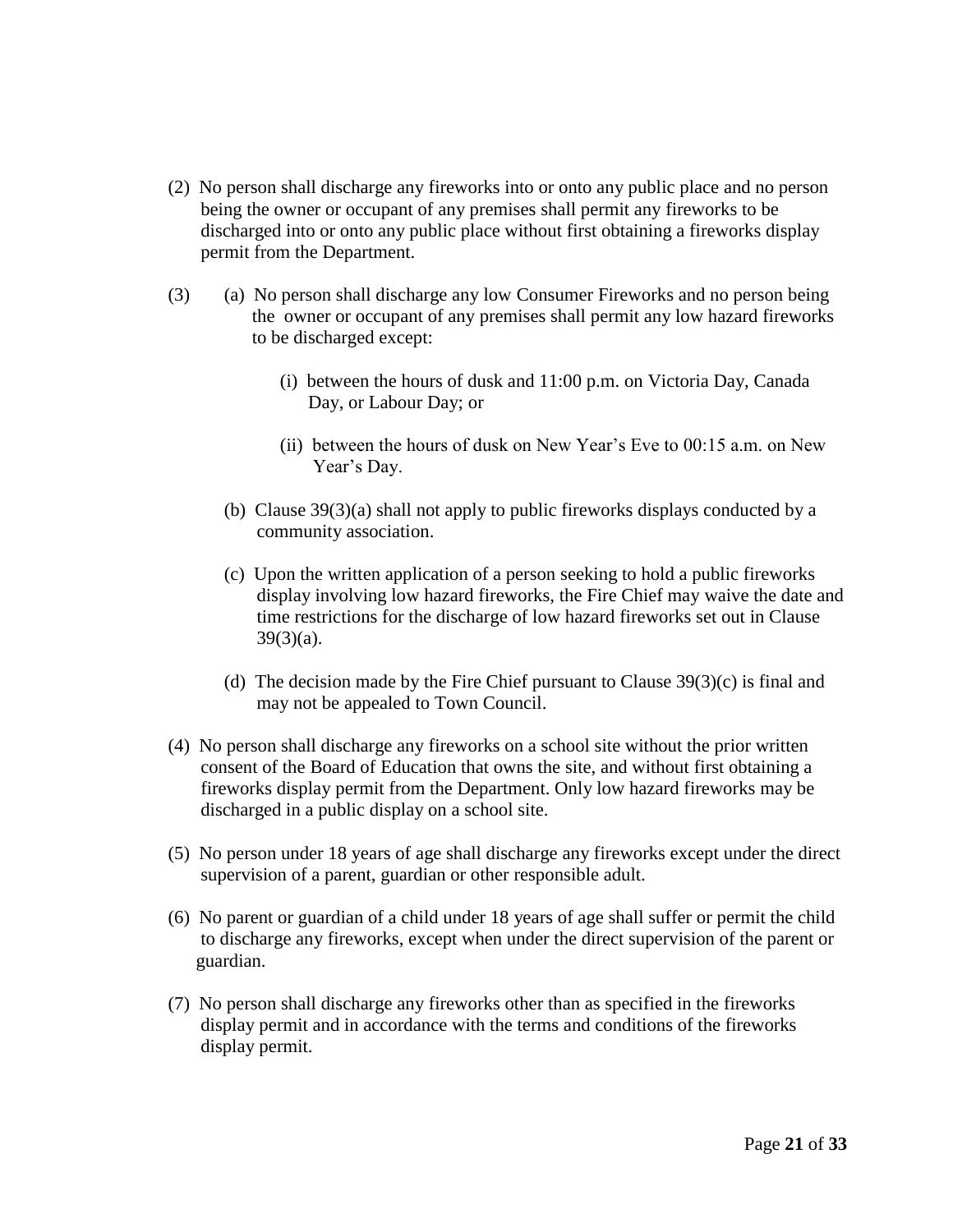#### **High Hazard Fireworks Displays**

- 43. (1) No person shall hold a public fireworks display using high hazard fireworks without first obtaining a permit from the Department.
	- (2) A public fireworks display using high hazard fireworks shall be conducted under the direct supervision of a certified fireworks supervisor.
	- (3) The person holding the permit shall be responsible to ensure that the display is conducted in conformance with the current Fireworks Display Manual prepared by Natural Resources Canada.
	- (4) The handling, storage and use of high hazard fireworks shall be in conformance with the *Explosives Act*, its *Regulations*, and *The National Fire Code.*

#### **Fireworks Display Permits**

- 44. (1) The Fire Chief shall have the sole discretion to issue a permit to allow a person to:
	- (a) sell fireworks; or
	- (b) discharge fireworks.
	- (2) The types of permit that may be issued by the Department include:
		- (a) fireworks sale permits;
		- (b) fireworks display permits in respect of:
			- (i) high hazard fireworks;
			- (ii) low hazard fireworks; and
	- (3) Application for a permit shall be made to the Fire Chief on such forms and accompanied by such information as may be prescribed by the Department from time to time.
	- (4) The Fire Chief or his designate may issue a permit upon such terms and conditions as the Fire Chief considers appropriate.
	- (5) Without limiting the generality of subsection (4), the Fire Chief may, in any permit: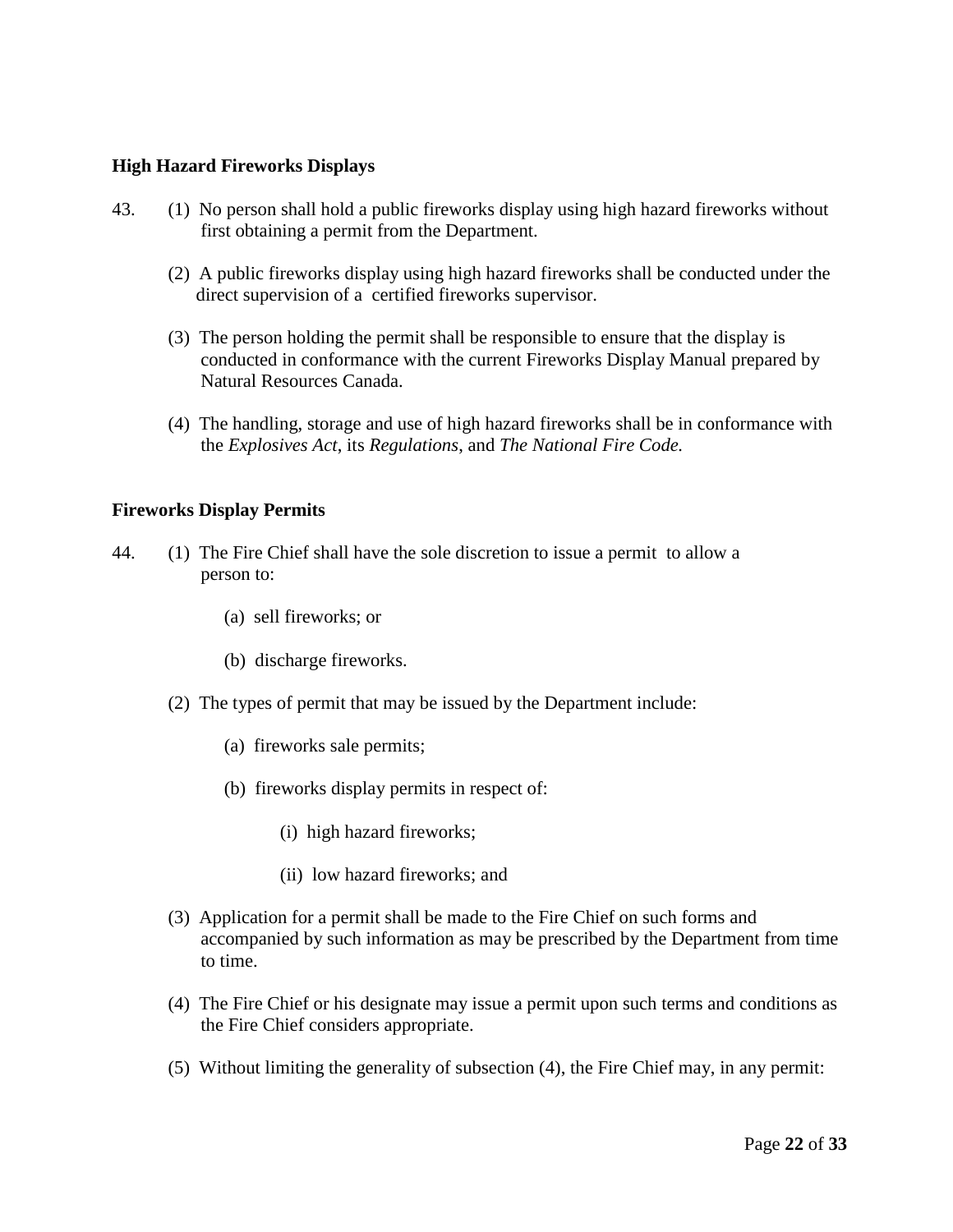- (a) place restrictions on the quantity and the type of fireworks that may be sold or discharged in the display;
- (b) require the applicant to submit specified information;
- (c) place restrictions on the location, date, and time of the display;
- (d) require the applicant to provide security and fire safety measures;
- (e) place restrictions on the manner in which fireworks may be discharged; and
- (f) require the permit holder to, at the conclusion of the public fireworks display, immediately remove and dispose of all unused fireworks and debris.
- (6) A fireworks display permit for a public fireworks display using high hazard fireworks shall only be issued to persons holding a valid Fireworks Supervisor - Level I or Level II card issued by Natural Resources Canada. Applicants with Fireworks Supervisor accreditation from other jurisdictions shall not receive a permit unless the Department is satisfied that the applicant is properly trained and qualified in the use of high hazard fireworks.
- (7) The applicant for a fireworks display permit or a fireworks distribution permit shall procure and provide the Department, at least 7 days prior to the scheduled date of the display, a Certificate of Insurance which shall name the Town as insured under the applicant's insurance policy evidencing public liability insurance in the amounts hereinafter specified:
	- (a) for a permit regarding an indoor fireworks display or a public fireworks display using high hazard fireworks, a minimum of \$5,000,000.00;
	- (b) for a permit regarding a public fireworks display using low hazard fireworks, a minimum of \$2,000,000.00; or
	- (c) for a permit regarding sale of low hazard fireworks, a minimum of \$2,000,000.00.
- (8) The Fire Chief may, upon application from the holder of a permit, or at his discretion, amend the terms and conditions of the permit.
- (9) No person shall assign or transfer a fireworks distribution permit or a fireworks display permit.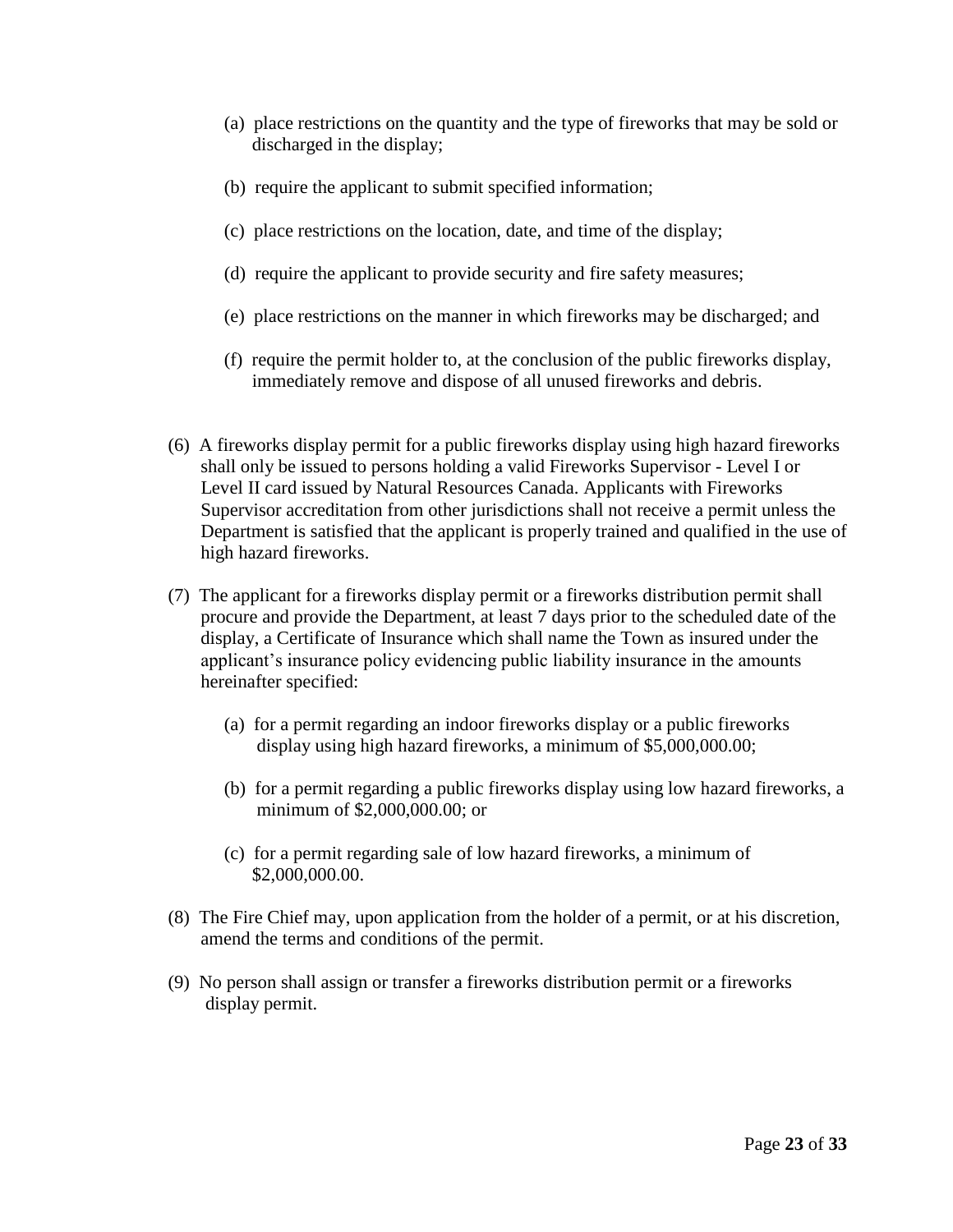# **Part VIII - Trailer, Mobile Home and Manufactured Home Communities**

#### **Maintenance of Trailers, Mobile Homes and Manufactured Home Communities**

45. Every trailer, mobile home or manufactured home shall be maintained in conformance with FPA 501A Standard for Fire Safety Criteria for Manufactured Home Installations, Sites and Communities.

# **Part IX - Offences and Penalties**

#### **Owner's Responsibility**

46. Unless otherwise specified, the owner or the owner's authorized agent shall be responsible for carrying out the provisions of this Bylaw.

# **OFFENCES AND PENALTIES**

#### **FINE LEVIED**

| (1) | Contravention of this Bylaw for which a penalty |     |                                                                |
|-----|-------------------------------------------------|-----|----------------------------------------------------------------|
|     | is not mentioned.                               | (a) | Not less than \$200<br>and not more than<br>\$2,000/individual |
|     |                                                 |     |                                                                |

- (b) Not less than \$500 and not more than \$5,000/corporation
- (2) Cost incurred due to answering call to an open-air fire pit by the Fire Department \$850/call
- (3) Every person who contravenes any provision of this Bylaw for which no other penalty is specifically provided for in this Bylaw is guilty of an offence and liable on summary conviction to a fine as provided in Schedule "B" of this Bylaw.
- (4) Except as provided in Subsection (5), the following procedure shall apply to offences committed under this Section:
	- (a) the Fire Chief, a municipal inspector or any member of the Department may issue a notice of bylaw violation to any person committing a first or second offence under Subsection (1). The notice shall require the person to pay to the Town the amount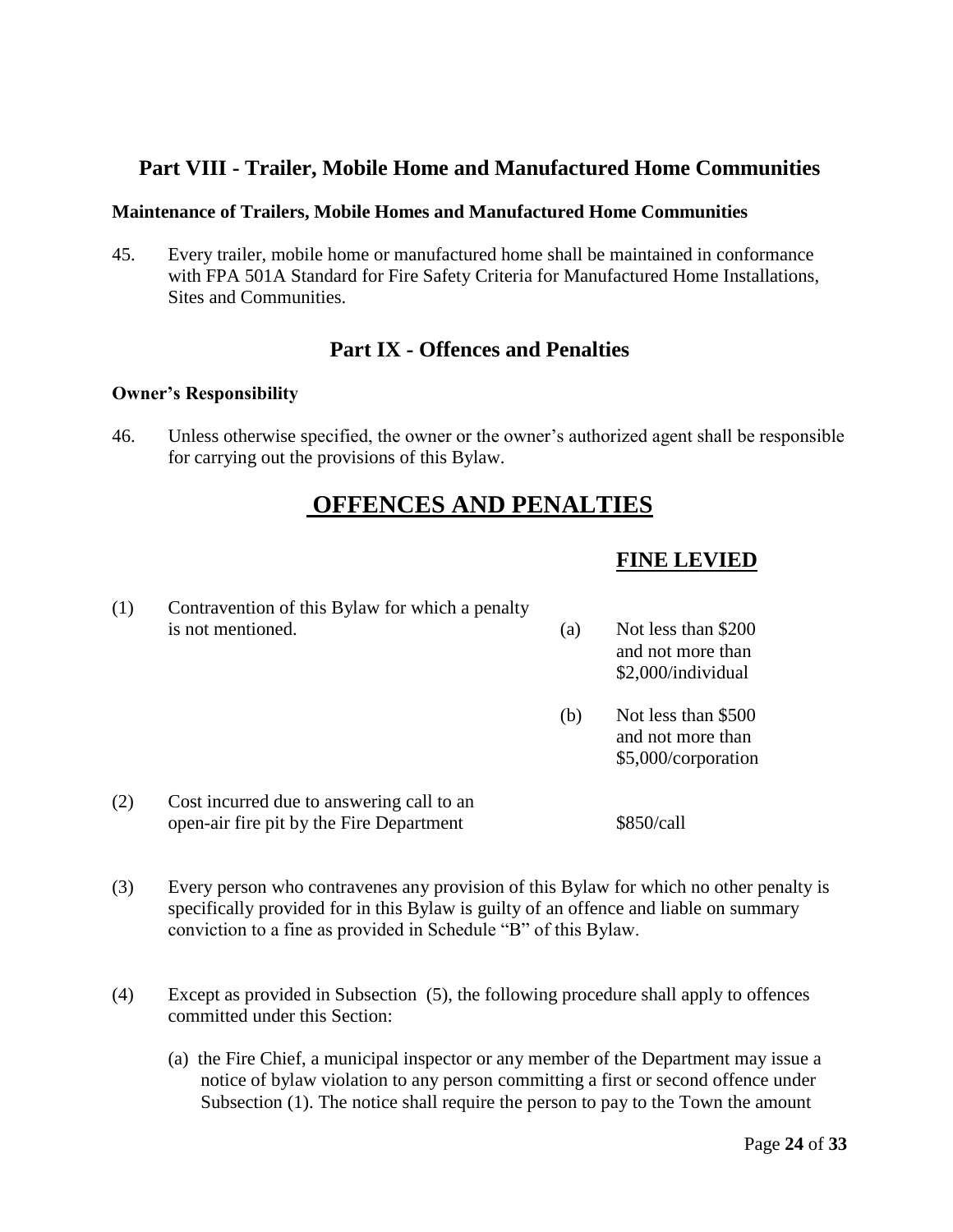specified in clause  $(1)(a)$  or  $(b)$ ;

- (b) the fine may be paid:
	- (i) in person, during regular office hours, to the cashier located at Town Office, Creighton, Saskatchewan,
	- (ii) by deposit, at the depository located at the main entrance to Town Office, Creighton, Saskatchewan, or
	- (iii) by mail addressed to the Office of the Town Treasurer, Town Office, Creighton, Box 100 Saskatchewan, S0P 0A0;
- (c) if payment of the fine as provided in clause  $(1)(a)$  or (b) is made prior to the date when the person contravening the Bylaw is required to appear in court to answer a charge, the person shall not be liable to prosecution for that offence;
- (d) the amount of the fine under clause  $(1)(a)$  shall be discounted to the sum of \$200 for a first offence if paid within 14 calendar days of the date of the notice of bylaw violation. The date of payment shall be determined as follows:
	- (i) for payment in person, the date of payment shall be the date payment is received by the Town;
	- (ii) for payment by deposit, the date of payment shall be the date payment is deposited in the depository at Town Office; or
	- (iii) for payment by mail, the date of payment shall be the post marked date on the remittance.

Upon payment, the person contravening the Bylaw shall not be liable to prosecution for that offence.

(5) The provisions of Subsection (4) shall not apply in the case of a third or subsequent offence.

# **Part XI - Miscellaneous**

#### **Bylaws Repealed**

47. Bylaw No. 4-2008, a bylaw to prohibit and regulate sale and setting of fireworks is hereby repealed. Bylaw No. 3-1994, a bylaw respecting Fire Prevention and amending bylaw 6-2011 is also hereby repealed.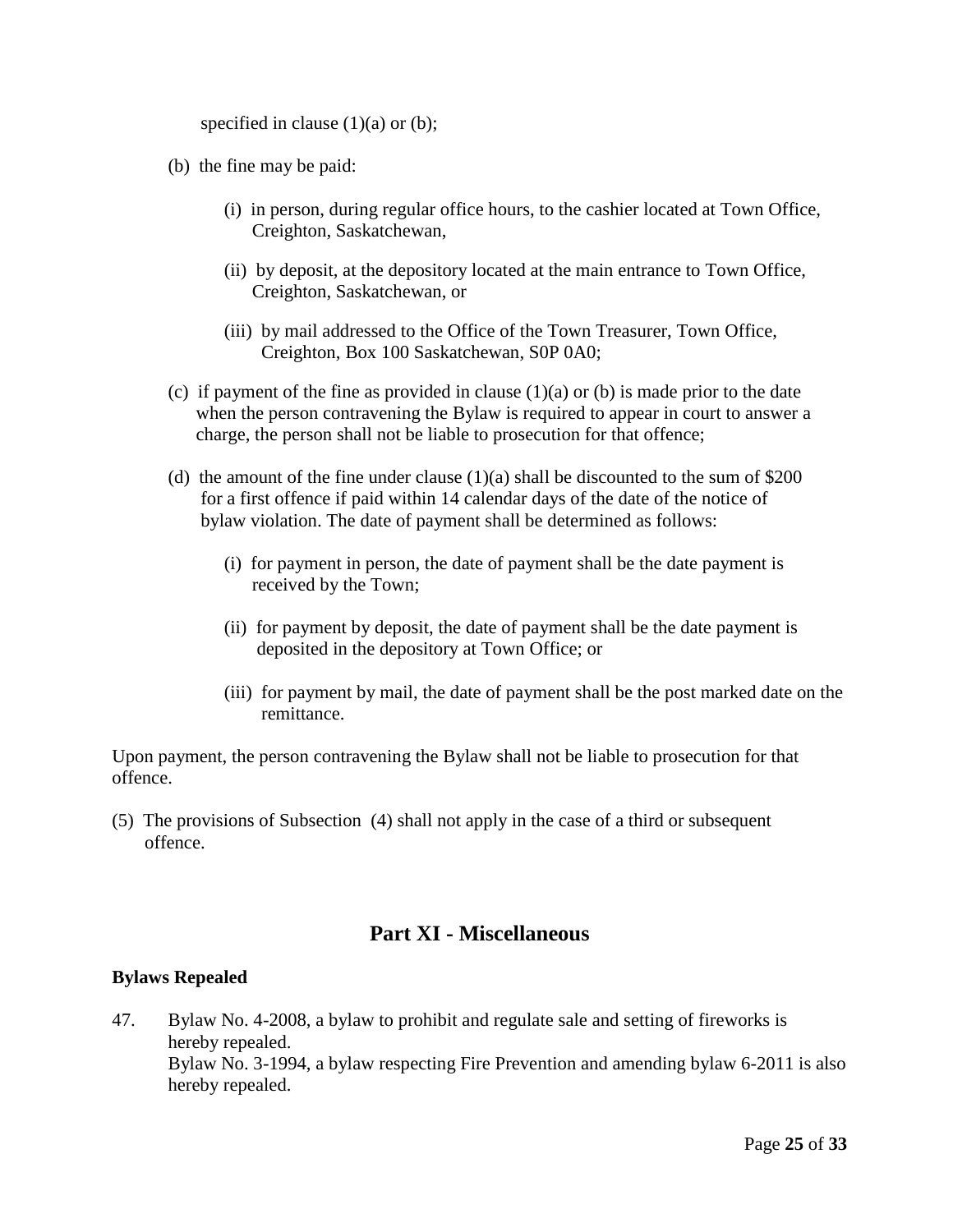# **Coming Into Force**

48. This Bylaw shall come into force and take effect upon the final passing thereof.

.

Read a first time this 10<sup>th</sup> day of September, 2014

Read a second time this 10<sup>th</sup> day of September, 2014.

Read a third and final time this 10<sup>th</sup> day of September, 2014

Signed "Bruce Fidler" Mayor Bruce Fidler

Signed "Kate Aasen" Assistant Administrator

Certified a true copy of Bylaw 2-2014 For the Town of Creighton

\_\_\_\_\_\_\_\_\_\_\_\_\_\_\_\_\_\_\_\_\_\_\_\_\_\_\_\_

Administrator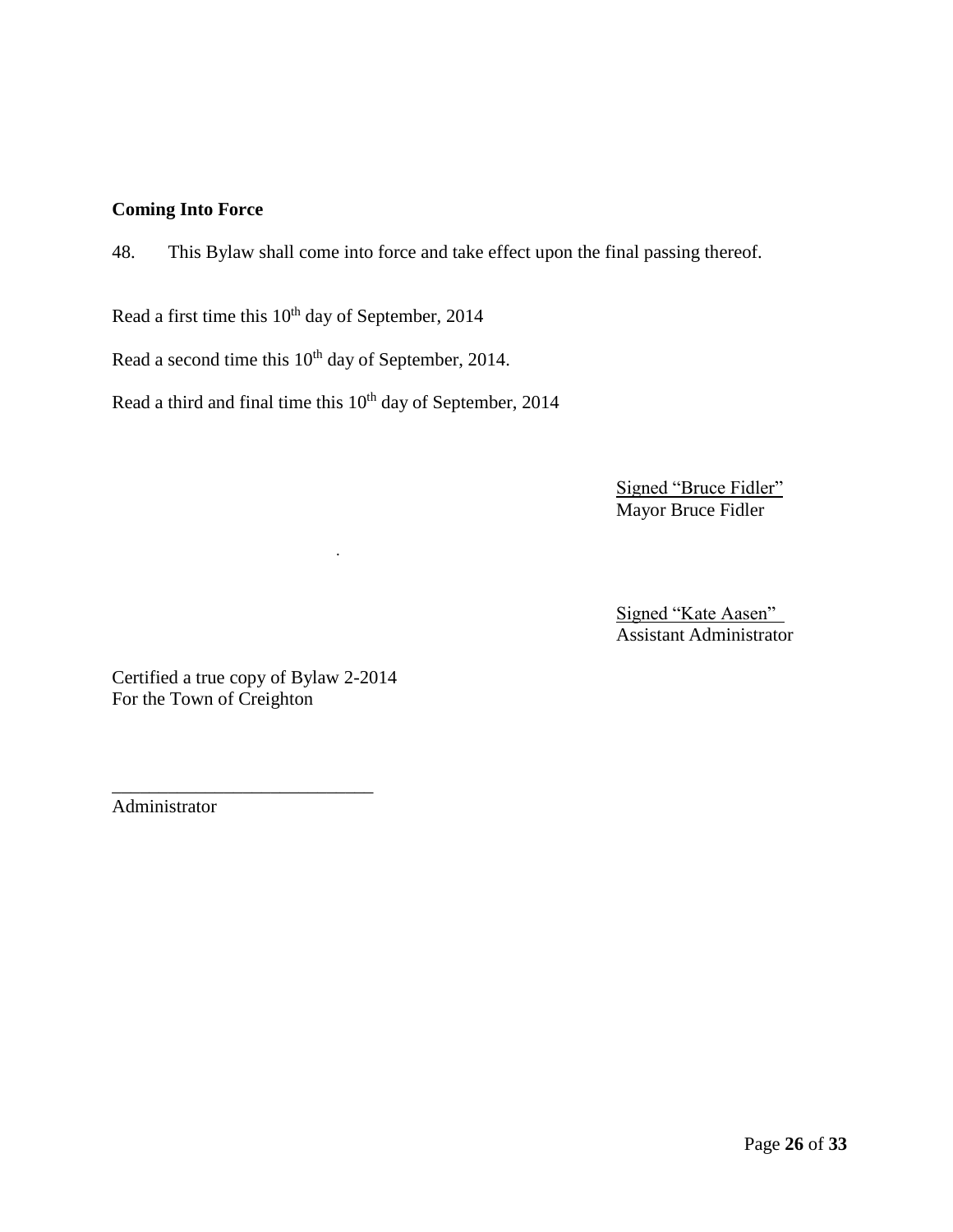# **Schedule "A"**

# **Fees for Service**

# 1. **Inspection Services**

| (1) Third party requests for business Premises |                         |
|------------------------------------------------|-------------------------|
| required for a Provincial                      | \$55.00/first hour      |
| or Federal grant or license                    | \$30.00/additional hour |
| $(2)$ File search                              | \$50.00                 |
| (3) Request for on-site inspection             | \$55.00/first hour      |
|                                                | \$30.00/additional hour |

# 2. **Emergency Response Charges**

| (1) Dangerous goods response<br>a) Rail Carrier | \$850.00/hour per unit plus<br>cost plus disposables |
|-------------------------------------------------|------------------------------------------------------|
| b) Highway Carrier                              | \$850.00/hour per unit plus<br>cost plus disposables |
| (i) In or Out-of-Town Responses                 | \$850.00/hour per unit<br>plus cost plus disposables |
| (2) Out-of-Town Rescue calls                    | \$850.00/hour per unit<br>plus cost plus disposables |
| 3. Open Air Fire Permit                         | \$50.00 per permit                                   |
| (21)<br>Inspection of fire pit.                 | \$50.00 - required before<br>approval is granted.    |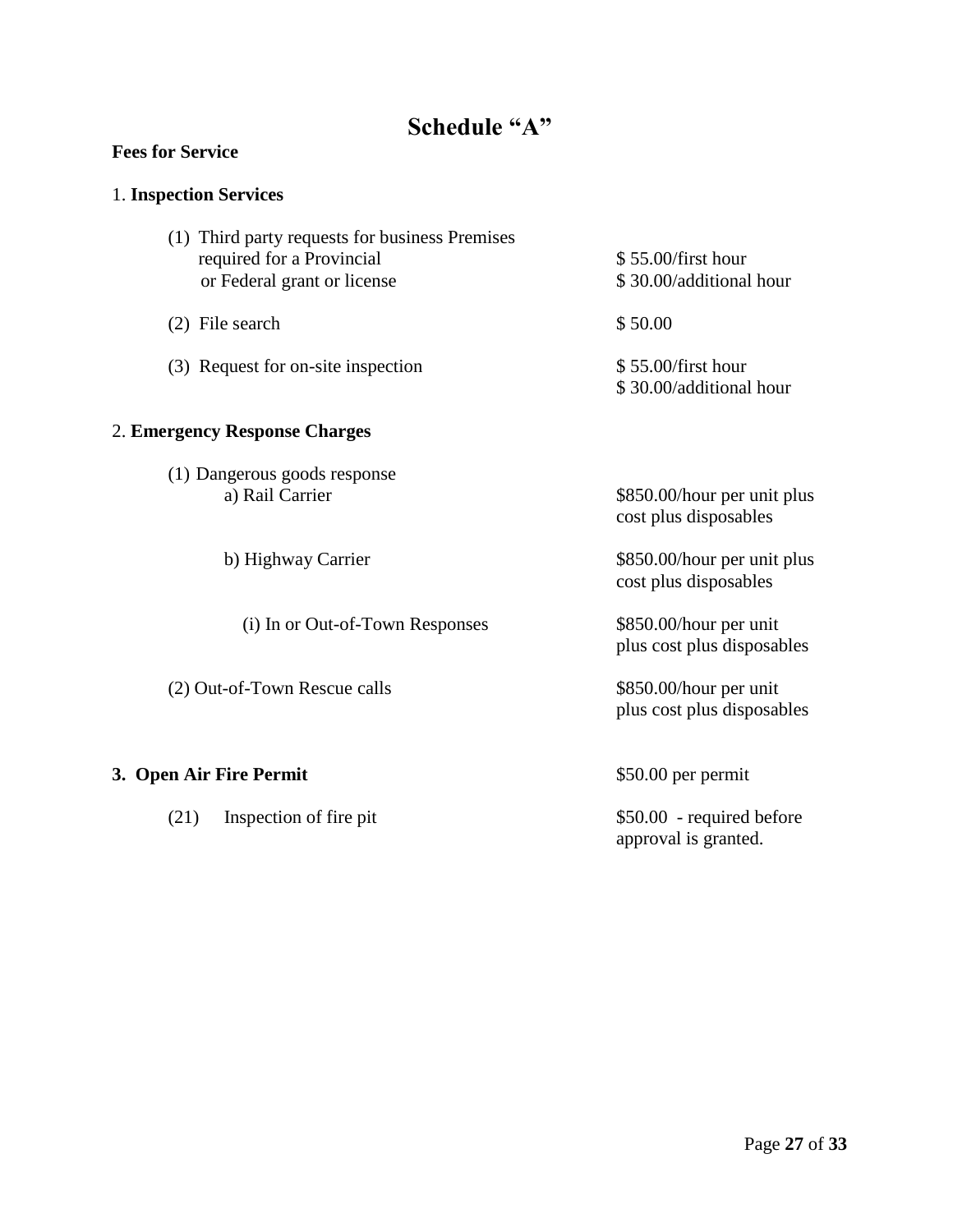# **Schedule "B"**

# **FINES**

| <b>Offence</b>                                                                                                                                                                                 | <b>Fine</b> |
|------------------------------------------------------------------------------------------------------------------------------------------------------------------------------------------------|-------------|
| Fails to maintain a clear and unobstructed exit or means of egress as required by the<br><b>National Fire Code</b>                                                                             | \$250       |
| Fails to maintain a fire exit door or fire exit hardware as required by the National Fire<br>Code                                                                                              | \$250       |
| Fails to ensure exterior passageways and exterior exit stairs serving occupied<br>buildings are maintained clear of ice and snow accumulations as required by the<br><b>National Fire Code</b> | \$250       |
| Fails to maintain, service or test portable fire extinguishers as required by the<br><b>National Fire Code</b>                                                                                 | \$300       |
| Fails to maintain, service or test an automatic sprinkler system as required by the<br><b>National Fire Code</b>                                                                               | \$300       |
| Fails to maintain, service or test commercial cooking equipment including exhaust<br>and Fire Protection Systems as required by the National Fire Code                                         | \$300       |
| Fails to maintain, service or test special extinguishing system as required by the<br><b>National Fire Code</b>                                                                                | \$300       |
| Fails to maintain, service or test Fire Alarm Systems and components as required by<br>the National Fire Code                                                                                  | \$300       |
| Fails to maintain, service or test a standpipe system as required by the National Fire<br>Code                                                                                                 | \$300       |
| Permits combustible materials to accumulate in or around buildings or locations that<br>create an undue fire hazard as required by the National Fire Code                                      | \$250       |
| Blocks or wedges open a closure in a fire separation as required by the National Fire<br>Code                                                                                                  | \$250       |
| Fails to maintain fire separations as required by the National Fire Code                                                                                                                       | \$300       |
| Obscures or obstructs a fire hydrant as required by the National Fire Code                                                                                                                     | \$250       |
| Obscures or obstructs a fire Department connection as required by the National Fire<br>Code                                                                                                    | \$300       |
| Fails to maintain a clear and unobstructed fire lane as required by the National Fire<br>Code                                                                                                  | \$250       |
| Fails to maintain exit signs as required by the National Fire Code                                                                                                                             | \$250       |
| Fails to maintain emergency lighting as required by the National Fire Code                                                                                                                     | \$250       |
| Fails to post an occupant load sign as required by the National Fire Code                                                                                                                      | \$250       |
| Contravenes any provisions regarding the sale of fireworks as required by this Bylaw                                                                                                           | \$500       |
| Contravenes any of the provisions regarding the discharge of fireworks or<br>pyrotechnics as required by this Bylaw                                                                            | \$500       |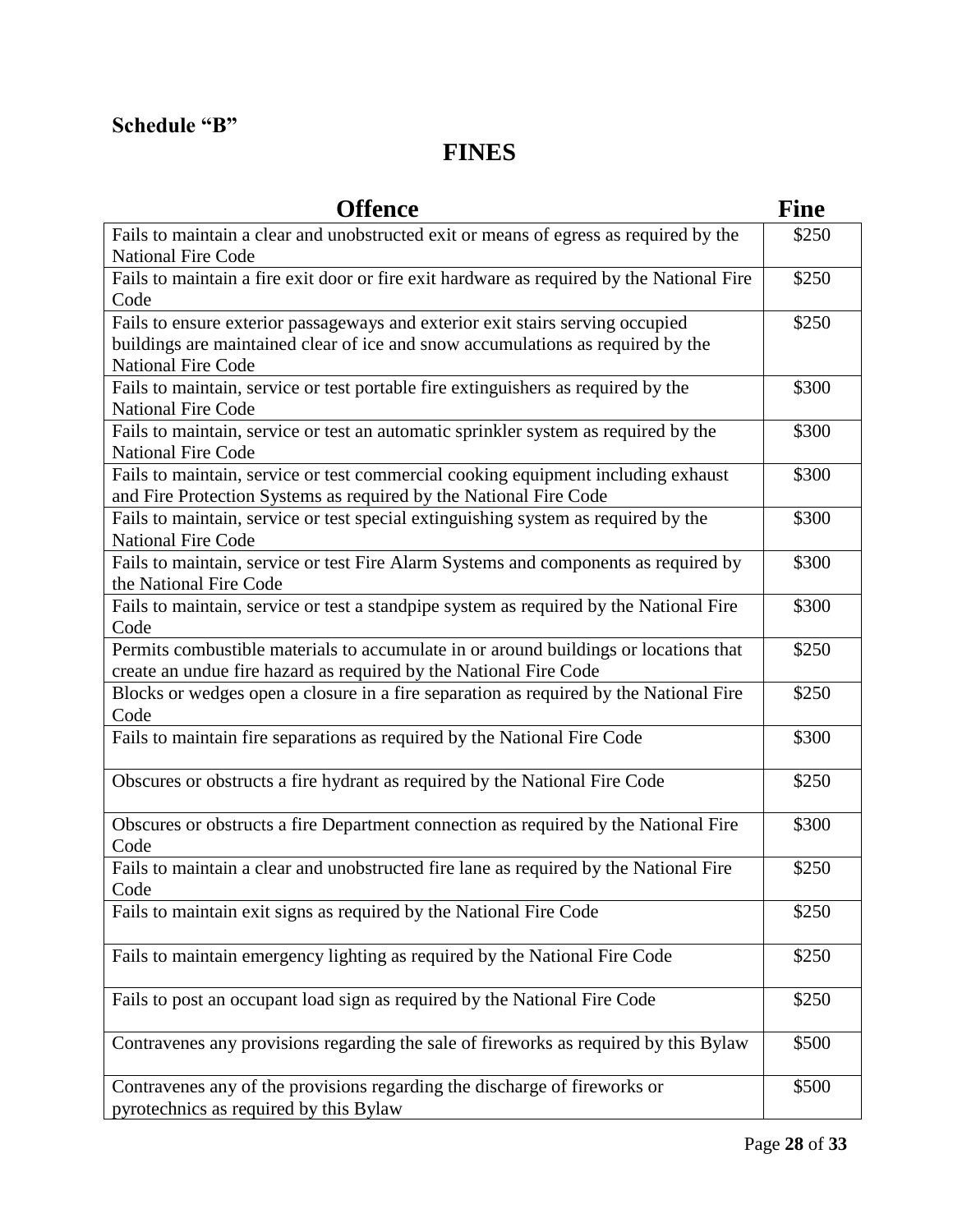| Fails to obtain a high hazard fireworks display permit as required by this Bylaw                                                 | \$500 |
|----------------------------------------------------------------------------------------------------------------------------------|-------|
| Contravenes any of the provisions relating to smoke alarms as required by this Bylaw                                             | \$300 |
| Fails to maintain a clearance of 45 cm (18 inches) between sprinkler heads and<br>products as required by the National Fire Code | \$300 |
| Contravenes any of the provisions regarding open air fires as required by this Bylaw                                             | \$300 |
| Contravenes any of the provisions relating to Fire Pits and Outdoor Fireplaces as<br>required by this Bylaw                      | \$300 |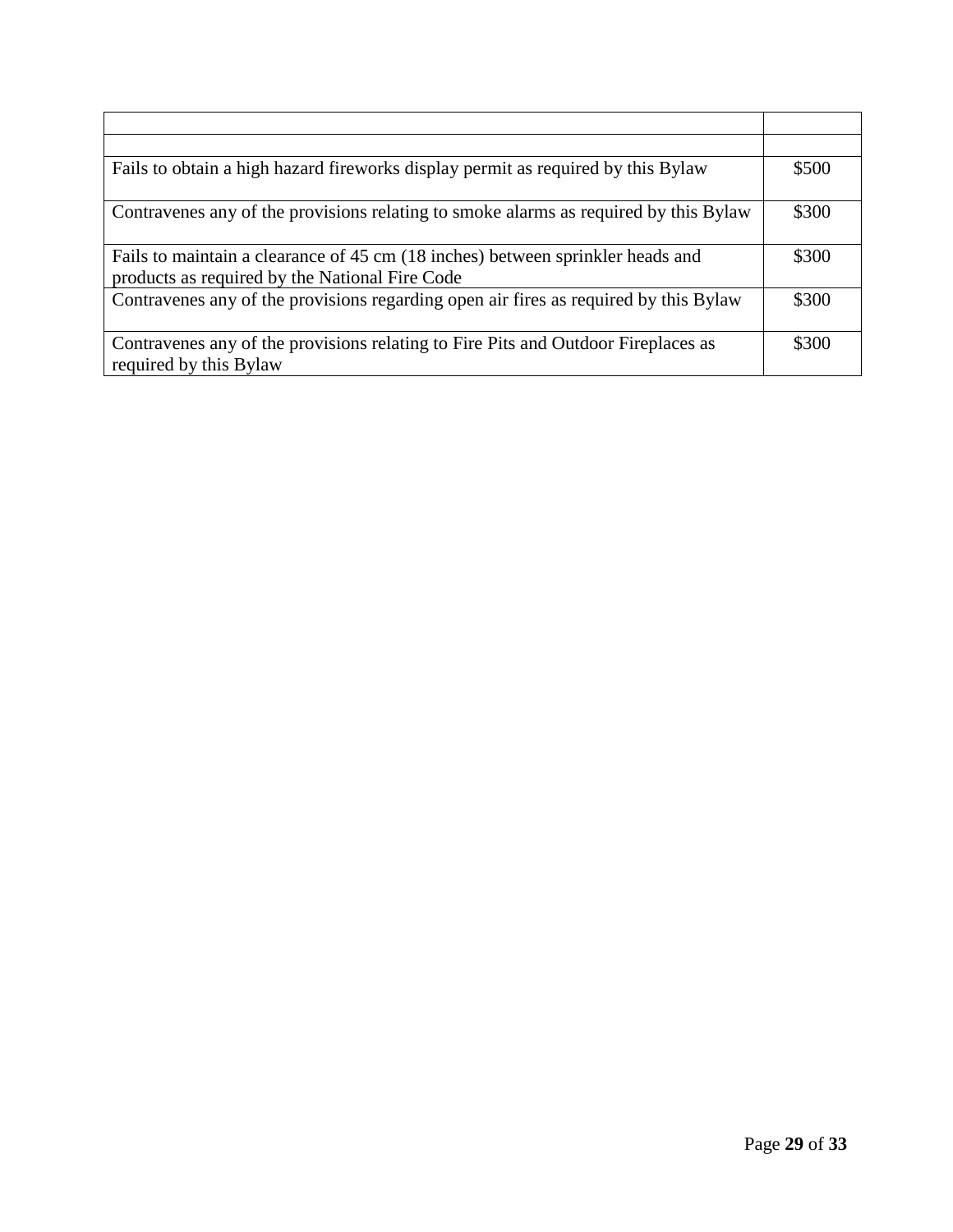# **Fire Prevention Bylaw Schedule "C" PERMIT TO INSTALL AN OPEN-AIR FIRE PIT RECEPTACLE**.

| <b>PERMIT #</b> | <b>DATE</b> | 90<br>ั⊶∪ |
|-----------------|-------------|-----------|
|                 |             |           |

Burning site address\_\_\_\_\_\_\_\_\_\_\_\_\_\_\_\_\_\_\_\_\_\_\_\_\_\_\_\_\_\_\_\_\_\_\_\_\_\_\_\_\_\_\_\_\_\_\_\_\_.

Permit is hereby issued to \_\_\_\_\_\_\_\_\_\_\_\_\_\_\_\_\_\_\_\_\_\_\_\_\_\_\_\_\_\_\_\_\_\_\_\_\_\_\_\_\_\_\_\_ who is the property owner at the burning site address as above mentioned. This permit allows the property owner to build a fire pit according to regulatory guidelines or purchase a CSA approved \_\_\_\_\_\_\_\_\_\_\_\_\_\_\_\_\_\_\_\_\_\_\_\_\_\_\_\_\_\_\_\_\_\_\_receptacle according to the requirement of the Fire Prevention Bylaw \_\_\_\_\_\_\_\_\_.

It is the express condition of this permit that the applicant , whose signatures appears hereunder, shall be responsible and liable for any injury or damages to person or property arising from the use of this permit.

| <b>Signature of Applicant</b> | <b>Signature of Fire Chief or Fire</b> |
|-------------------------------|----------------------------------------|

### **Signature of Fire Chief or Fire Department Member Designate**

# **Regulations for open air fire pits**

1. No owner shall light, ignite, start or allow to be lighted, any fire in a fire pit or CSA approved receptacle without first obtaining an inspection by the Fire Chief or designated Fireman of the Town of Creighton.

2. Each owner must pay the permit fee for the initial inspection of the fire pit and must have additional inspections if the fire pit is relocated or moved on the property.

3. The fire pit must be fully contained within heavy gauge steel, concrete or cinder blocks, must have screen cover or spark arrestor (13 mm or smaller) and no larger than 75cm /2.5 feet). There must be a competent person (not less than 18 years old) in constant attendance, with extinguishing equipment and necessary tools, (shovels, rakes, fire extinguisher/water hose, etc). The fire pit shall be located on a flat, level, non-combustible base and vertically clear of any overhead combustible materials such as eaves, tree branches, utility wires etc. Also must comply with any further recommendations as set out by the Fire Chief or designated Fireman of the Town of Creighton which will be outlined below.

4. The fire pit/receptacle must be located on the property owner/applicant's private property, a distance of 10 feet (3 metres) from any property line, buildings or combustible structures or from trees or combustible vegetation that might be situated on the property. Also a parameter of 40 centimeters (15.7 inches) of noncombustible material/rocks must be placed around the outside base of the fire pit walls.

5. Please be considerate….check with your neighbors before you burn, even though a permit has been issued, care must be taken with respect to wind direction and strength. If conditions are not favorable DO NOT BURN. If smoke from an open air fire pit causes an unreasonable interference with the use and enjoyment of another person's property, the fire must be extinguished immediately. If due to excessive flames /and or smoke, a call is placed to the local fire department and fireman are dispersed, the owner of the fire pit shall cover the costs of the incident response.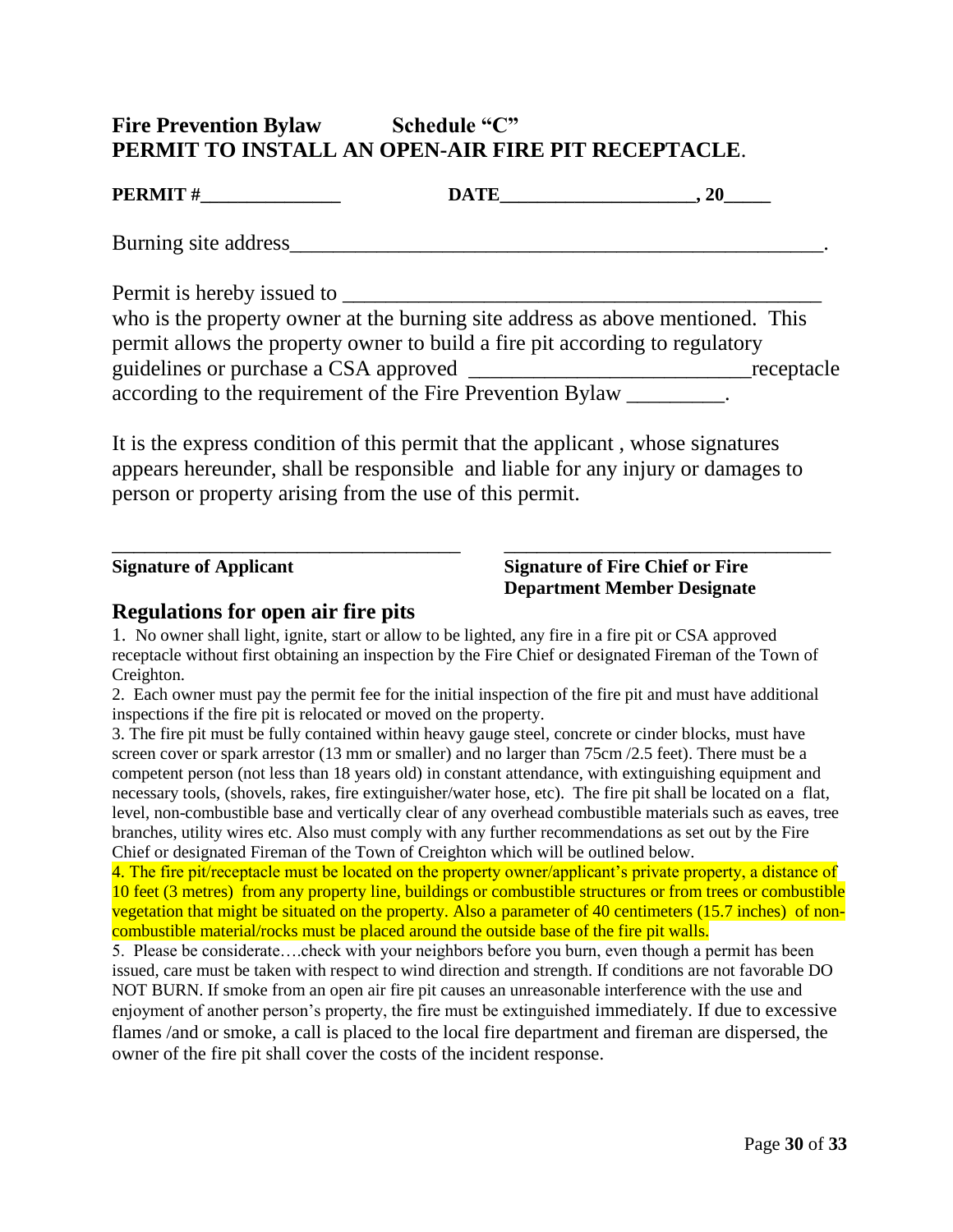6. No person shall burn anything in a fire pit other than **clean dry wood or charcoal briquettes.** Without limiting the generality of that prohibition, no person may burn garbage, recyclables, household waste, lawn clippings, leaves, or any other compostable material in a fire pit. All fires shall be limited in a size so that they are readily controllable.

7. No person shall burn during any dry season, or shut downs by municipality of the Town of Creighton/ Fire Chief or province of Saskatchewan.

If at any time the fire extends beyond the outdoor fire pit or outdoor receptacle or becomes uncontrollable, call the **Creighton Fire Department at 911.**

#### **Penalties**

Any person who contravenes the provisions of the bylaw and this permit as reported by the Fire Chief or Designated Creighton Fire Department Member is committing an offence and liable to a fine of not less than.

(a) three hundred dollars (\$300.00) for the first offence;

(b) four hundred dollars (\$400.00) for the second offence;

(c) five hundred dollars (\$500.00) for each subsequent offence.

Under Section 389 (1) (c) of *The Northern Municipalities Act, 2010*, failure to pay fines will result in the charges being placed against the property owners taxes.

#### **Burning Without a Burning Permit**

If the Fire Department provides an incident response at a property for which no burning permit has been issued and the incident is a result of open burning at the property, the owner of the property shall pay to the Town of Creighton within thirty (30) days of demand of same, the actual costs and expenses incurred by or on behalf of the Fire Department.

#### **Failure to comply with a Burning Permit**

If the Fire Department provides incident response at a property for which a burning permit has been issued and the incident is a result of non-compliance with the burning permit, the Owner of the Property shall pay to the Town of Creighton within thirty (30) days of demand of same, the penalties as outlined in the Fire Prevention bylaw or costs and expenses incurred by or on behalf of the Town of Creighton (whichever is greater) to provide for the incident response to the property.

Further recommendations for installation and operation of the Fire Pit as outlined by the Fire Chief or Fire Department Designate :

I, the above applicant have read, understand and agree to the Guidelines, Use and Safety Conditions, Regulations and Penalties as outlined and warrant my Fire Pit installation is in compliance with the Guidelines. I further accept any and all responsibility and liability for damages that may occur from the use of the Fire Pit on my property.

|                                                      |                        | Dated:          |                 |
|------------------------------------------------------|------------------------|-----------------|-----------------|
| Applicant/property owner<br>Fees: \$50.00 for permit | \$50.00 for Inspection | <b>APPROVED</b> | <b>Initials</b> |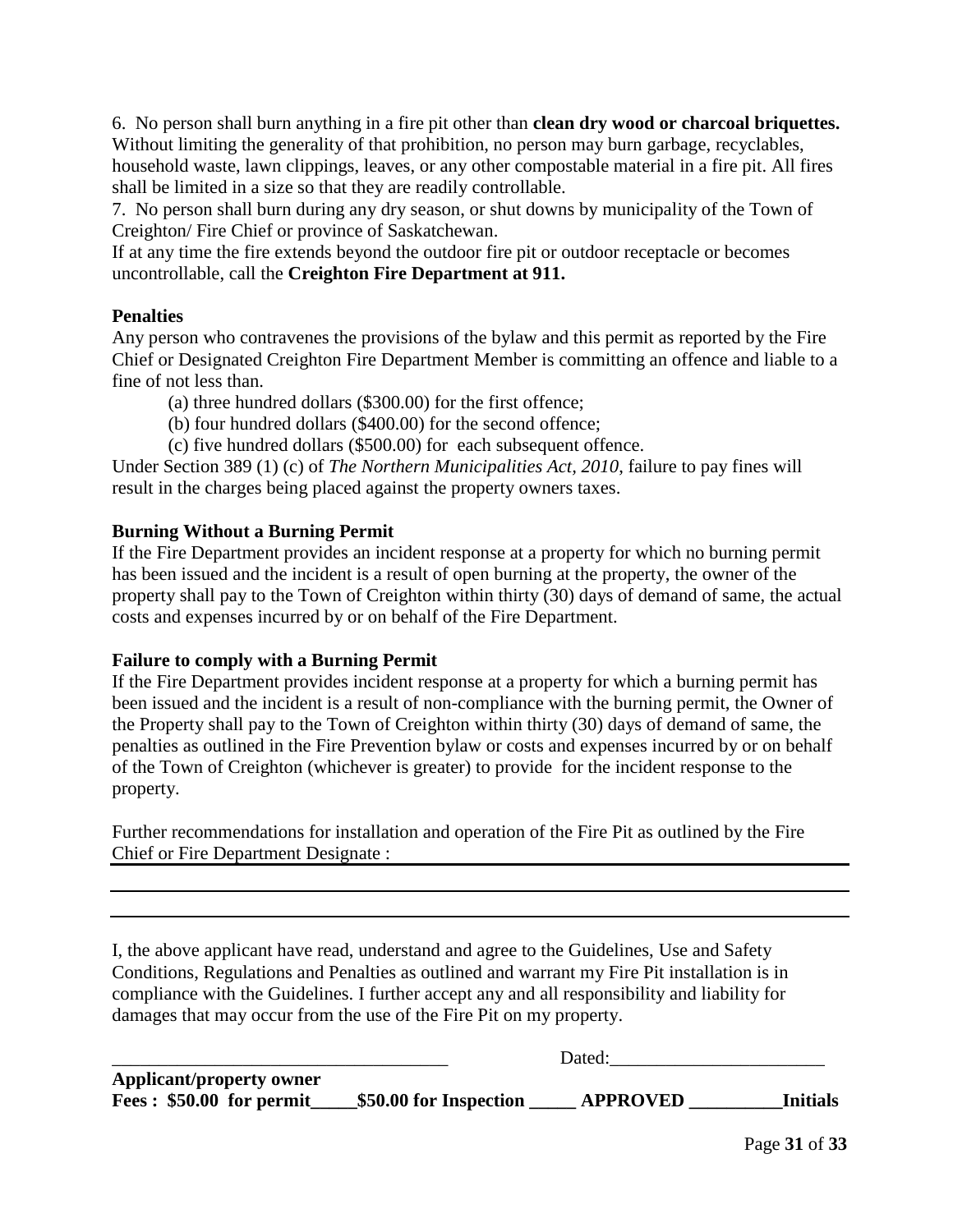**SALE OF FIREWORKS Fire Prevention Bylaw Schedule "D"**

#### **Sale of Fireworks**

- 40. (1) No person shall sell any fireworks and no person being the owner, occupant or person in charge of any premises shall permit any fireworks to be sold on the premises:
	- (a) without first having obtained a fireworks sale permit from the Department; and
	- (b) except to a person who is 18 years of age or older.
	- (2) No person shall sell any high hazard fireworks and no person being the owner, occupant or person in charge of any premises shall permit any high hazard fireworks to be sold on the premises to anyone other than a fireworks supervisor.
	- (3) No person shall sell, and no person being the owner, occupant or person in charge of any premises shall permit any fireworks to be sold other than as specified in the fireworks sale permit.
	- (4) The handling and storage of fireworks shall be in conformance with the *Explosives Act* and its *Regulations*, and *The National Fire Code*.

**\_\_\_\_\_\_\_\_\_\_\_\_\_\_\_\_\_\_\_\_\_\_\_\_\_\_\_\_\_\_\_\_\_\_\_\_\_\_\_\_\_\_\_\_\_\_\_\_\_\_\_\_\_\_\_\_\_\_\_\_\_\_\_\_\_\_\_\_\_\_\_\_\_\_\_\_\_\_**

**\_\_\_\_\_\_\_\_\_\_\_\_\_\_\_\_\_\_\_\_\_\_\_\_\_\_\_\_\_\_\_\_\_\_\_\_\_\_\_\_\_\_\_\_\_\_\_\_\_\_\_\_\_\_\_\_\_\_\_\_\_\_\_\_\_\_\_\_\_\_\_\_\_\_\_\_\_\_**

#### **Sellers Name or Business Identification name, address and contact information**

#### **APPROVED: \_\_\_\_\_\_\_\_\_\_\_\_\_\_\_\_\_\_\_\_\_\_\_\_\_\_\_\_\_\_\_\_\_\_\_\_**

**Fire Chief/Designate**

**Records must be kept on the following:**

| Date Sold | <b>Print Name &amp;</b>       | Contact            | <b>Product and</b> |
|-----------|-------------------------------|--------------------|--------------------|
|           | <b>Signature of Purchaser</b> | <b>Information</b> | <b>Amount Sold</b> |

**\_\_\_\_\_\_\_\_\_\_\_\_\_\_\_\_\_\_\_\_\_\_\_\_\_\_\_\_\_\_\_\_\_\_\_\_\_\_\_\_\_\_\_\_\_\_\_\_\_\_\_\_\_\_\_\_\_\_\_\_\_\_\_\_\_\_\_\_\_\_\_\_\_\_\_\_\_\_\_**

**\_\_\_\_\_\_\_\_\_\_\_\_\_\_\_\_\_\_\_\_\_\_\_\_\_\_\_\_\_\_\_\_\_\_\_\_\_\_\_\_\_\_\_\_\_\_\_\_\_\_\_\_\_\_\_\_\_\_\_\_\_\_\_\_\_\_\_\_\_\_\_\_\_\_\_\_\_\_\_**

**\_\_\_\_\_\_\_\_\_\_\_\_\_\_\_\_\_\_\_\_\_\_\_\_\_\_\_\_\_\_\_\_\_\_\_\_\_\_\_\_\_\_\_\_\_\_\_\_\_\_\_\_\_\_\_\_\_\_\_\_\_\_\_\_\_\_\_\_\_\_\_\_\_\_\_\_\_\_\_**

**\_\_\_\_\_\_\_\_\_\_\_\_\_\_\_\_\_\_\_\_\_\_\_\_\_\_\_\_\_\_\_\_\_\_\_\_\_\_\_\_\_\_\_\_\_\_\_\_\_\_\_\_\_\_\_\_\_\_\_\_\_\_\_\_\_\_\_\_\_\_\_\_\_\_\_\_\_\_\_**